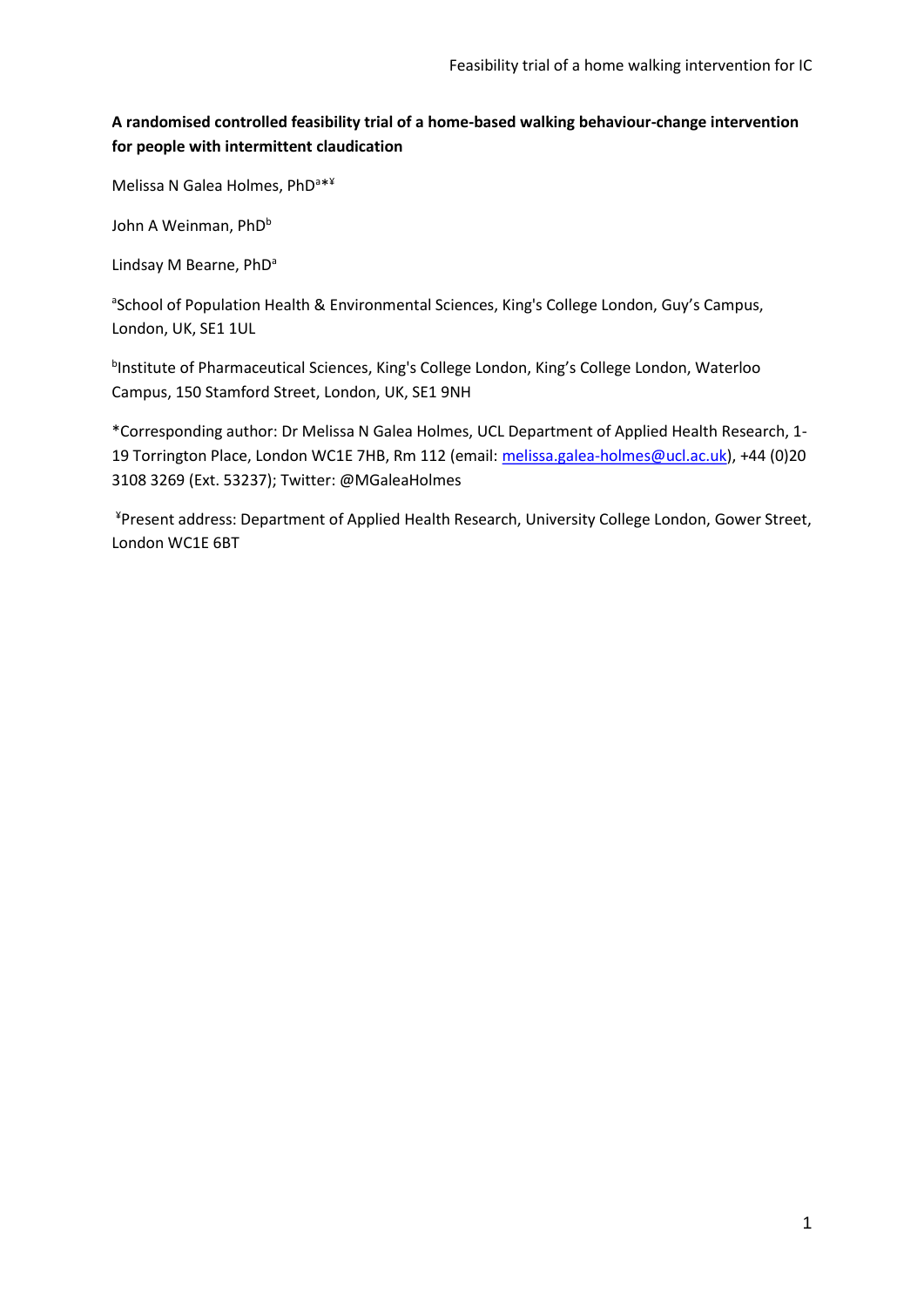#### **ABSTRACT**

Walking treatment is recommended for improving intermittent claudication (IC), a debilitating symptom of leg pain caused by peripheral arterial disease. However, centre-based exercise programmes offered in a community or hospital setting are often not implemented or adhered to. We developed a home-delivered behaviour-change intervention, Motivating Structured walking Activity in Intermittent Claudication (MOSAIC), to increase walking in people with IC. A feasibility randomised controlled trial with nested qualitative interviews involving a subsample of trial participants was conducted. Feasibility criteria evaluated a) participant recruitment and retention; b) suitability of proposed outcome measures; and c) acceptability and adherence to the intervention and trial. Participants (adults ≥18 years diagnosed with IC identified from vascular outpatient clinics) were randomised 1:1 to receive MOSAIC treatment (two 60-minute home-based sessions and two 20-minute booster telephone calls incorporating behaviour-change techniques) or an attentioncontrol comparison. Outcomes (baseline and 16-week follow-up) included: the 6-Minute Walk Distance (metres), pedometer-assessed daily walking activity (steps/day), health related quality of life, physical functioning, and beliefs about walking treatment, peripheral arterial disease, and selfregulatory processes. 24 Participants (mean age 66.8 ±9.4 years, 79% male) were included. Feasibility criteria achieved were: recruitment rate (25%), participant retention (92%), and adherence to assigned treatment or attention-control sessions (71%). Missing data rates were <10% for all outcomes except baseline daily walking activity (36%). The trial protocol and interventions were acceptable to participants and the clinician. In conclusion, the MOSAIC trial was feasible to conduct, with the exception of high missing pedometer data. The intervention is an acceptable approach to facilitate walking among people with IC.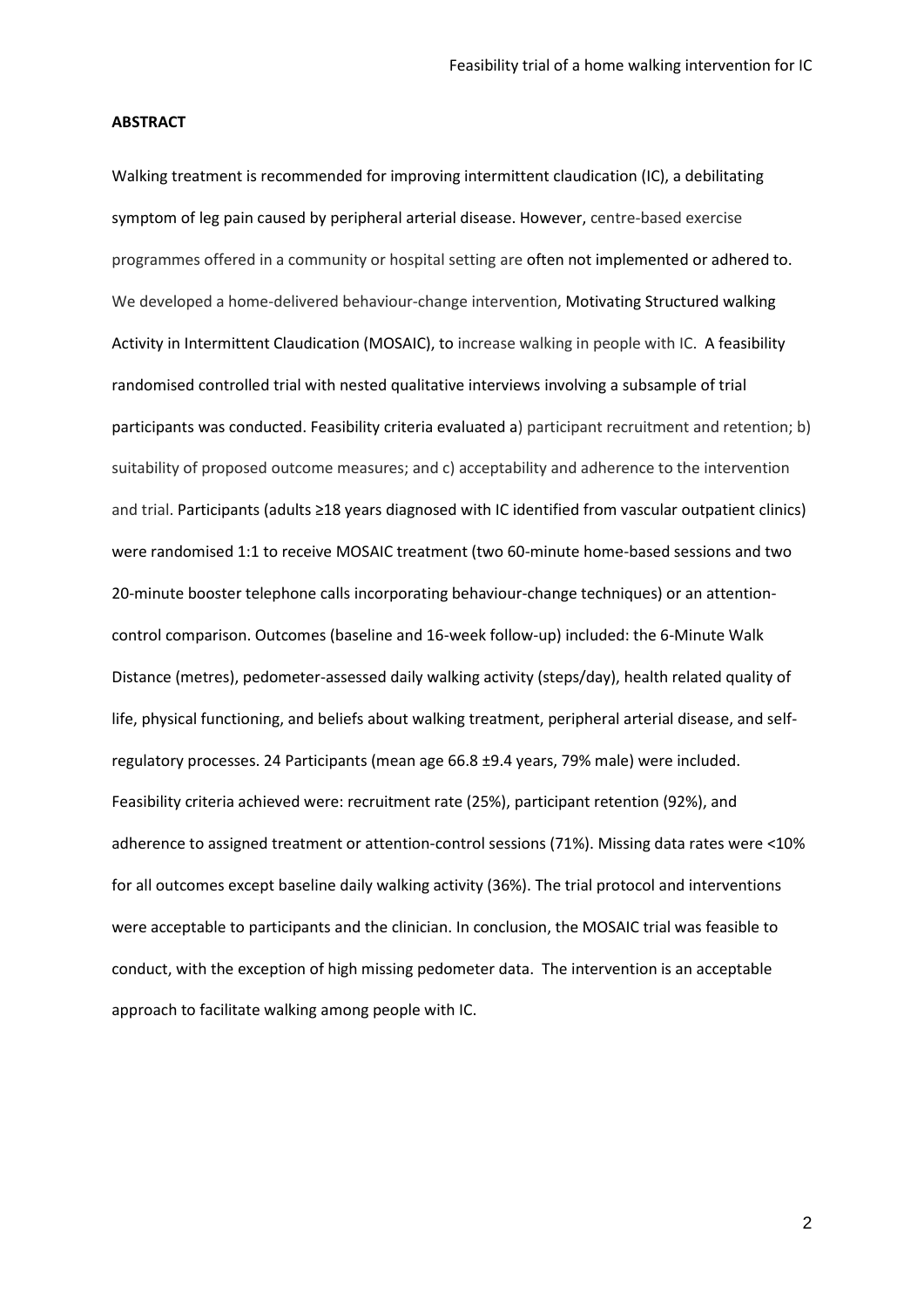## **HIGHLIGHTS**

- A home walking programme for intermittent claudication was feasible to deliver
- The 6-Minute Walk Distance is a feasible and clinically relevant outcome
- Strategies to reduce missing pedometer data should be employed
- Patients reported acceptability and therapeutic alliance following the programme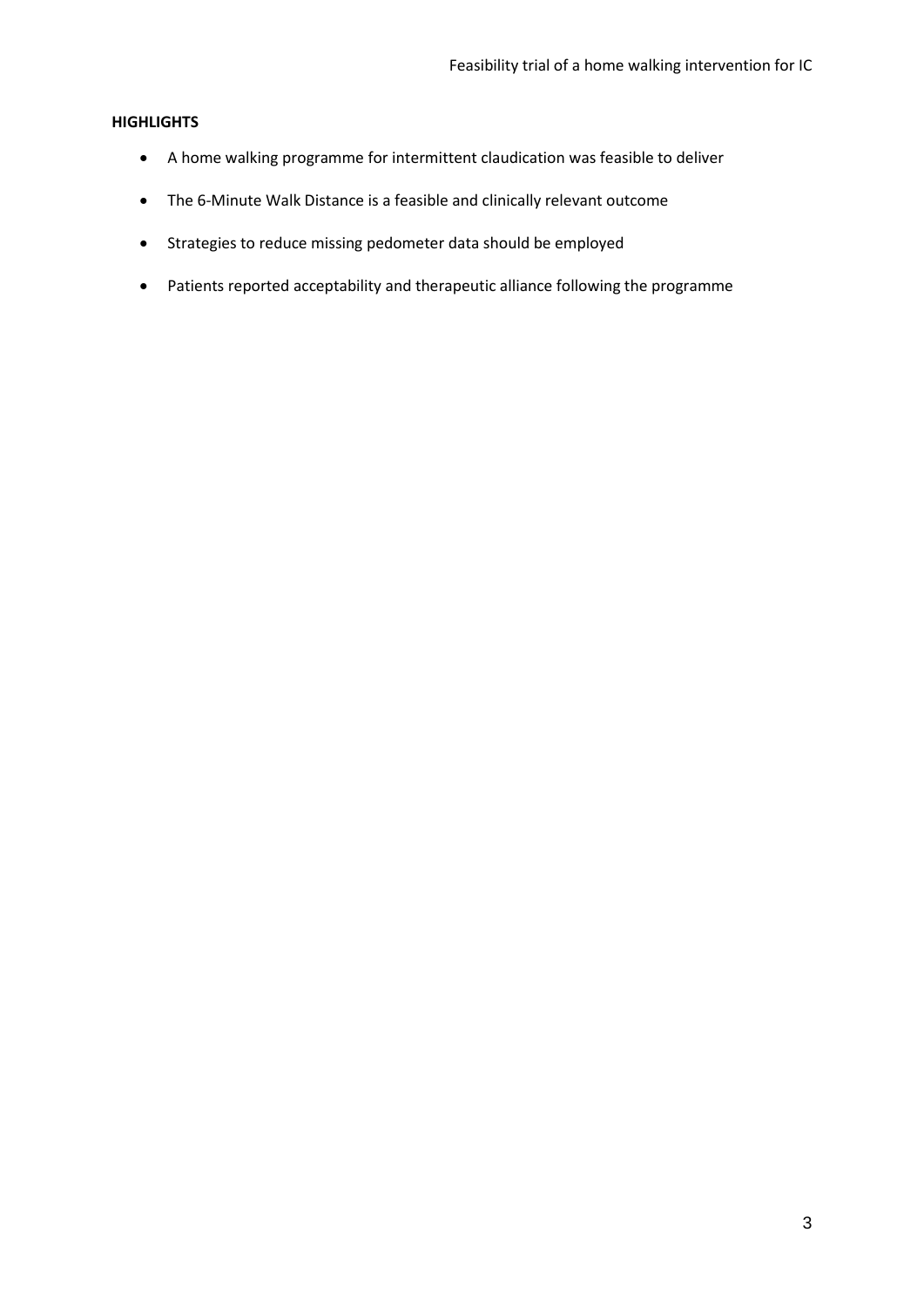# **A randomised controlled feasibility trial of a home-based walking behaviour-change intervention for people with intermittent claudication**

## INTRODUCTION

Peripheral arterial disease is a vascular condition characterised by atherosclerotic narrowing or occlusion in the arteries of the lower limb, which affects up to 20% of older adults [1]. A common symptom of peripheral arterial disease is intermittent claudication, a debilitating ischaemic leg pain that occurs during walking. Intermittent claudication contributes to reduced mobility, low quality of life, and increased cardiovascular risk [2, 3], and it is therefore an important but complex condition to manage.

Guidelines recommend walking as first-line treatment for all patients presenting with intermittent claudication [4], comprising 30 minutes of supervised exercise on at least 3 days per week, at an intensity eliciting moderate symptoms within 3-5 minutes. However, recommendations are often not implemented due to the costs and expertise required to initiate and deliver a centre-based programme, such as those offered in a community or hospital setting [5]. Instead, patients often receive simple "go home and walk" advice from a clinician, which is varied and ineffective [6, 7]. Home-based exercise programmes offer structure and supervision beyond simple walking advice and may overcome barriers related to travel and accessibility [8], particularly among patients with limited mobility. In addition, most people with intermittent claudication report a preference for home-delivered exercise [9]. However, evidence from systematic reviews is limited and inconsistent, and suggests home-based exercise is not effective [10]. One reason for this may be that few such programmes have incorporated theory-based strategies to change behaviour and enable uptake and long-term walking adherence required to sustain benefits [11, 12].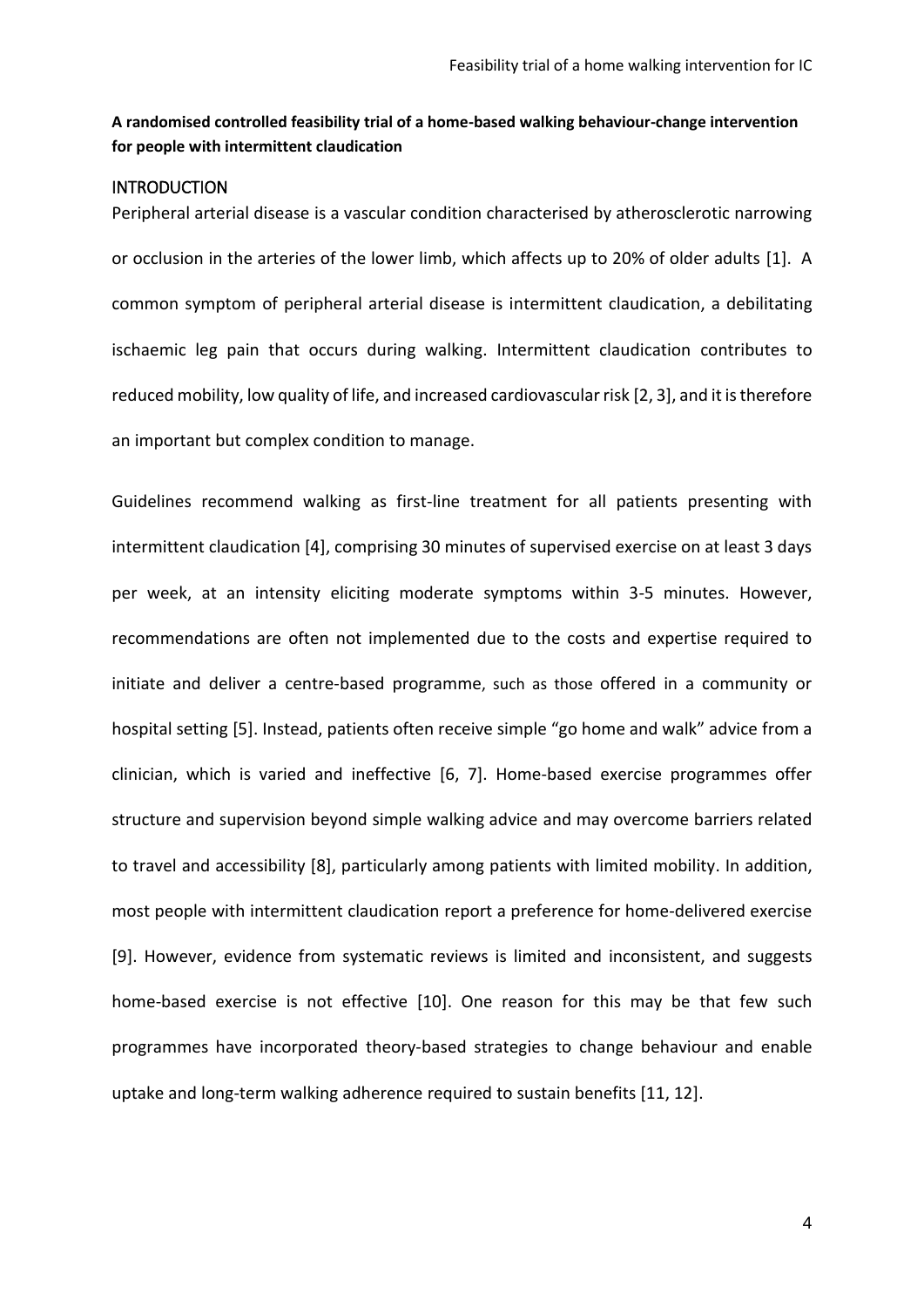Essential conditions for individual behaviour change include positive and accurate beliefs about peripheral arterial disease (e.g., illness perceptions defined by the Common Sense Model of Illness Representations [13]) and walking treatment (e.g., beliefs defined by the Theory of Planned Behaviour [14]). Positive beliefs about walking defined by the Theory of Planned Behaviour have been associated with greater motivation to walk, self-reported walking activity, and walking capacity in people with intermittent claudication [15, 16]. In addition, illness perceptions including beliefs about the controllability and cause of PAD, and patients' understanding of their PAD, have been associated with greater walking capacity [16]. Therefore, the Common Sense Model of Illness Representations and Theory of Planned Behaviour provide useful models to underpin a walking behaviour-change intervention for people with intermittent claudication.

Behaviour-change techniques are strategies which help to translate theoretical determinants into practice [17]. Examples of behaviour-change techniques include simple tasks such as setting walking goals, learned skills including action planning (planning when, where and how to walk), or complex approaches delivered by qualified clinicians including motivational interviewing (exploring ways to minimise resistance and ambivalence toward increasing walking). Home-delivered exercise programmes incorporating behaviour-change techniques are recommended for people with intermittent claudication [11] and could contribute to the development and evaluation of robust and feasible walking programmes.

Therefore, a brief, structured, home-delivered walking behaviour-change intervention, MOtivating Structured walking Activity in Intermittent Claudication (MOSAIC), was systematically developed [18]. MOSAIC builds on previous research [19], and has been refined based on developmental work [12, 20] and stakeholder feedback, including consultation with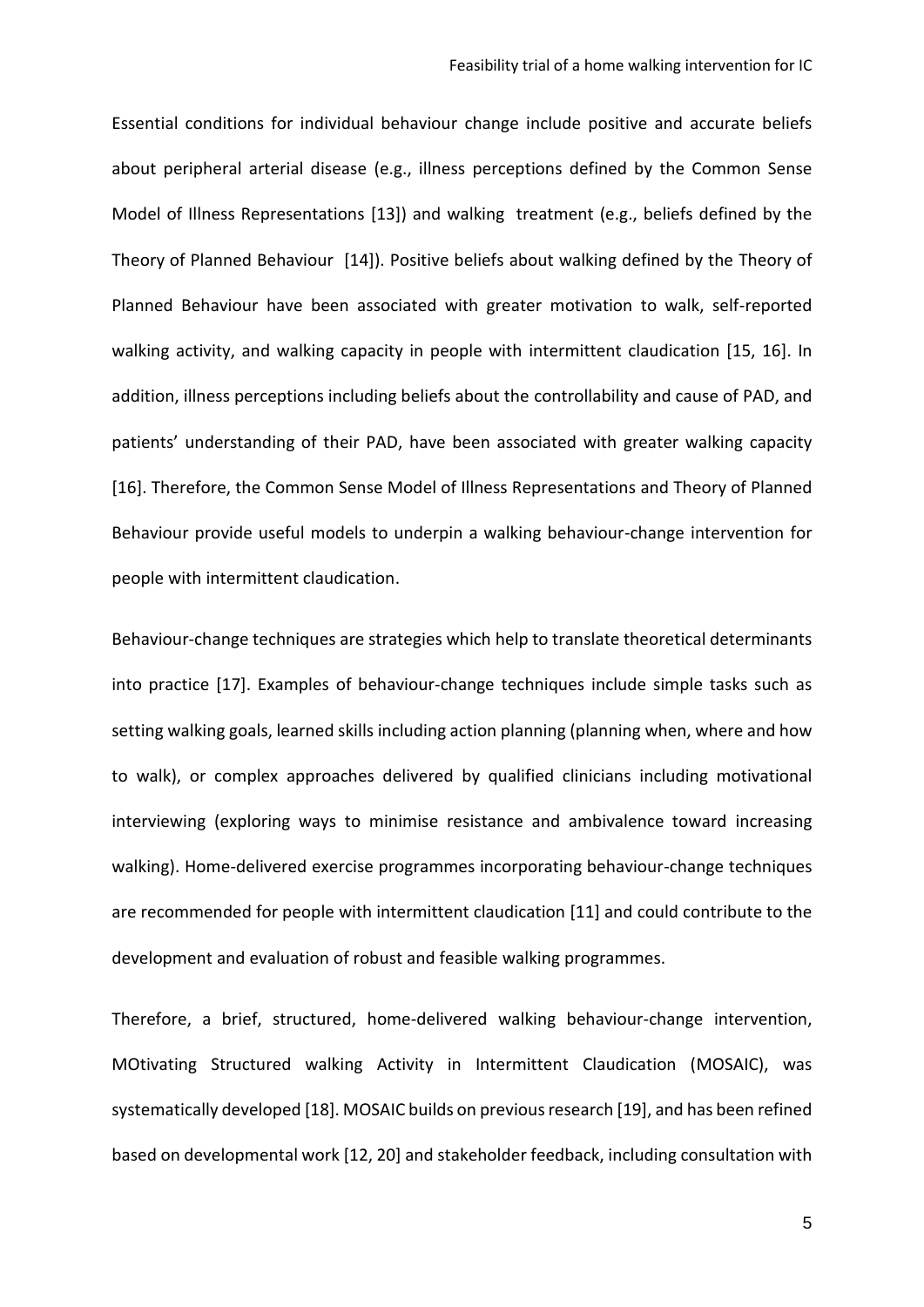PAD patients and healthcare professionals to improve the potential for implementation. The aim of this study was to evaluate the feasibility of a two-arm, single-blind, randomised controlled trial comparing MOSAIC to an attention-control consistent with Consolidated Standards of Reporting Trials (CONSORT) guidelines [21], which is an evidence-based, minimum set of recommendations for reporting randomized trials and facilitates complete and transparent reporting, critical appraisal and interpretation.

Specific feasibility objectives explored a) participant recruitment and retention; b) suitability of proposed measures to inform the selection of a primary outcome; and c) the acceptability of and adherence to the MOSAIC intervention and trial. Feasibility criteria are defined in Table 1.

## **METHODS**

## Study design and research governance

A two-arm single-blinded feasibility randomised controlled trial was conducted, with a nested qualitative study (study registration: ISRCTN55465549). The nested qualitative study involved a subsample of participants of the trial and allowed the exploration of participants and a clinician's experiences of receiving or delivering the intervention and participating in the trial between April and October 2014. This work was supported by The Dunhill Medical Trust [grant number: RTF09/0110].. Ethical and research governance approval was obtained from the UK Health Research Authority National Research Ethics Service (reference 14/NW/0089), and King's College Hospital and Guy's & St Thomas' Hospital NHS Foundation Trusts, London, UK. The investigation conforms with the principles outlined in the Declaration of Helsinki.

## Participants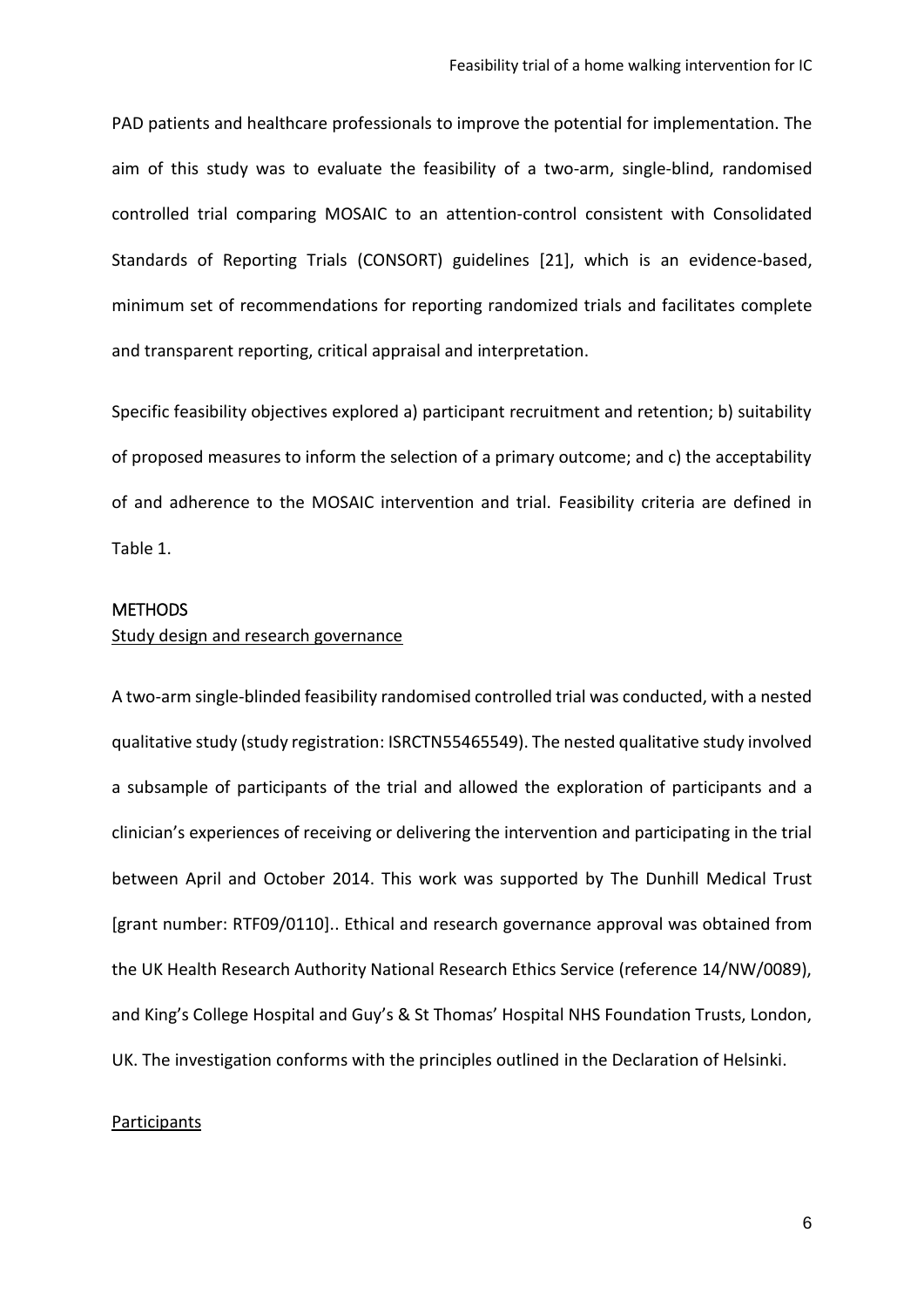Potential participants who completed a previous observational study [16] were identified from vascular outpatient clinics at two NHS Hospital Foundation Trusts in London, UK, and screened for eligibility. Inclusion criteria were: adults aged ≥18 years with diagnosis of peripheral arterial disease and intermittent claudication established by a vascular clinician and confirmed by response to the San Diego Claudication Questionnaire [22]. Exclusion criteria were: asymptomatic peripheral arterial disease or rest pain established by the San Diego Claudication Questionnaire; revascularisation scheduled in the upcoming 4 months; comorbidity other than intermittent claudication self-reported as the primary limitation of walking; contraindication to walking; and/or inability or refusal to provide informed consent.

#### **Interventions**

MOSAIC is a theory-based intervention underpinned by the Common Sense Model of Illness Representations [13] and Theory of Planned Behaviour [14], and thus seeks to engender accurate and positive patient beliefs about their illness and about walking. These objectives were achieved through Motivational Interviewing, a collaborative and compassionate communication approach designed to increase personal motivation and commitment to behaviour change [23]. MOSAIC treatment comprised behaviour-change techniquestargeting walking [17] (Supplementary Table 1), which were incorporated based on their correspondence with constructs from the theories underpinning MOSAIC and evidence for techniques that may be useful when targeting walking in this population [12]. MOSAIC treatment was delivered over 12-weeks and included two 60-minute individual face-to-face sessions (weeks 1 and 2) at participants' homes, and two 20-minute booster telephone calls (weeks 6 and 12). After week 12, the aim was for participants to continue a programme of self-directed activity without supervision. A physiotherapist received 7.5 hours group training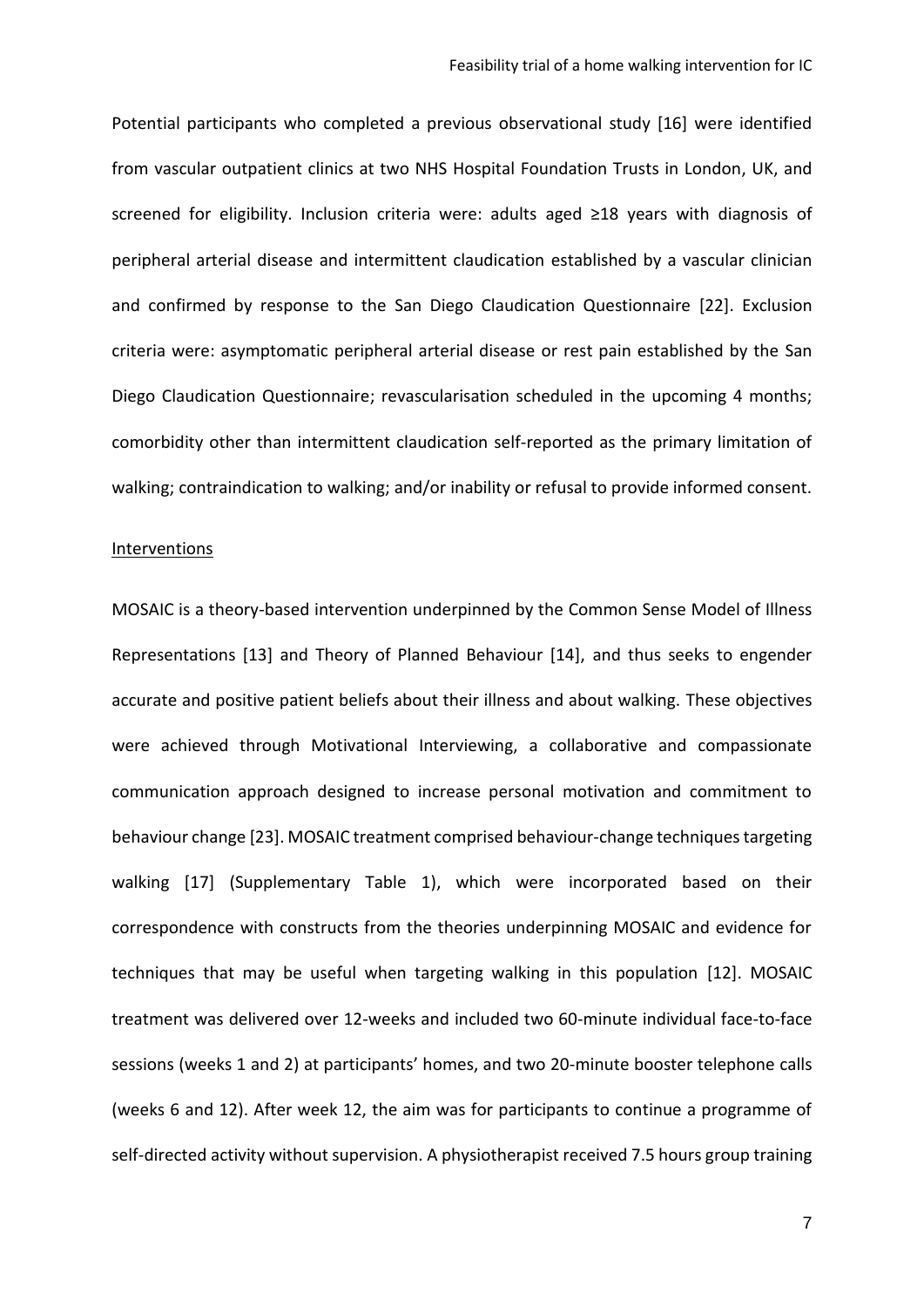in motivational interviewing (British Psychological Society accredited), 7.5 hours individual training in MOSAIC behaviour-change components and delivery, including role-play with feedback provided by the study investigators, and regular supervision and feedback via email and telephone to support treatment fidelity.

The attention-control targeted dietary behaviour based on British Heart Foundation recommendations[24] and mirrored the mode of delivery, frequency and duration of MOSAIC sessions. The attention-control was designed according to recommendations [25], in order to isolate the effect of walking behaviour-change techniques by balancing the duration and mode (i.e., face to face and telephone) of contact with the clinician between groups.

#### **Outcomes**

Outcomes were assessed at baseline and 16-week follow-up by a blinded assessor (MGH) during a 90 minute appointment at the School of Population Health & Environmental Sciences, King's College London (London, UK). There was no treatment delivered to participants between the 12-week MOSAIC booster call and 16-week follow-up assessment; this brief gap enabled evaluation of the short-term sustained effects of MOSAIC treatment on outcomes.

Sociodemographic and clinical characteristics(baseline only) were assessed by self-report and included: age, gender, ethnicity, smoking status, cardiovascular risk factors, medication for intermittent claudication, symptom duration, walking advice, past participation in supervised exercise therapy, and lower limb symptom classification established using the San Diego Claudication Questionnaire [22].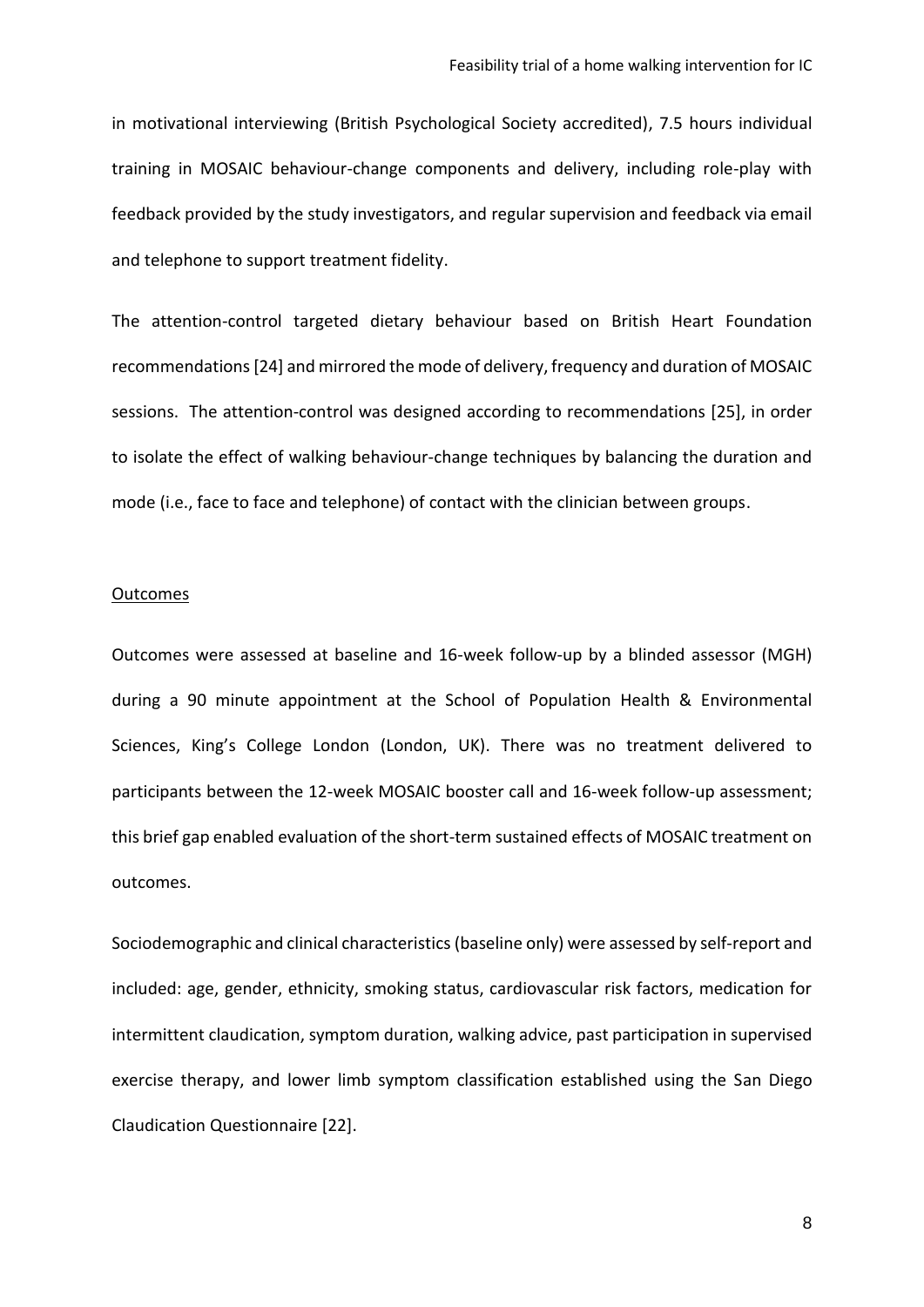Two potential primary outcomes were considered: a) Walking capacity was defined as the 6 Minute Walk Distance (metres) assessed during a standardised 6-minute walk test [26]; and b) Daily walking activity was measured by the mean daily step count assessed over 6 days using a tri-axial pedometer worn on the hip (Omron Walking Style Pro 2.0; HJ-322U-E, Omron Healthcare UK, Ltd., Milton Keynes, UK). Participants were given written and verbal instructions on how and when to wear the pedometer at their baseline and follow-up assessments. They were also instructed to return the pedometer after the 6 day data collection period in an anonymous envelope by pre-paid post or, at baseline only, via handover to the visiting clinician during their first treatment session. A 6 day data collection period was implemented to capture a combination of weekdays and weekends, and because this allowed practical collection of pedometers by the clinician at the 1 week MOSAIC treatment session. Pedometers were not provided and used as part of MOSAIC treatment.

Patient reported outcome measures included (i) daily physical activity (Baltimore Activity Scale for Intermittent Claudication);[27] (ii) quality of life (Medical Outcomes Survey Short Form-12 version 2) [28], (iii) walking treatment beliefs (validated 23-item Theory of Planned Behaviour Questionnaire) [29], (iv) illness perceptions (Revised Illness Perception Questionnaire) [30], and (v) self-regulatory processes (validated 10-item questionnaire) [31] assessed at baseline and 16 weeks.

On completion of the feasibility trial, a subsample of participants and the clinician were invited to an audio-recorded semi-structured interview, which followed a topic guide exploring the acceptability of the trial procedures and intervention received. Participants were purposively sampled by group allocation, ethnicity (white versus other), gender, past supervised exercise therapy, and median age of sample (<66 versus ≥66 years) to a target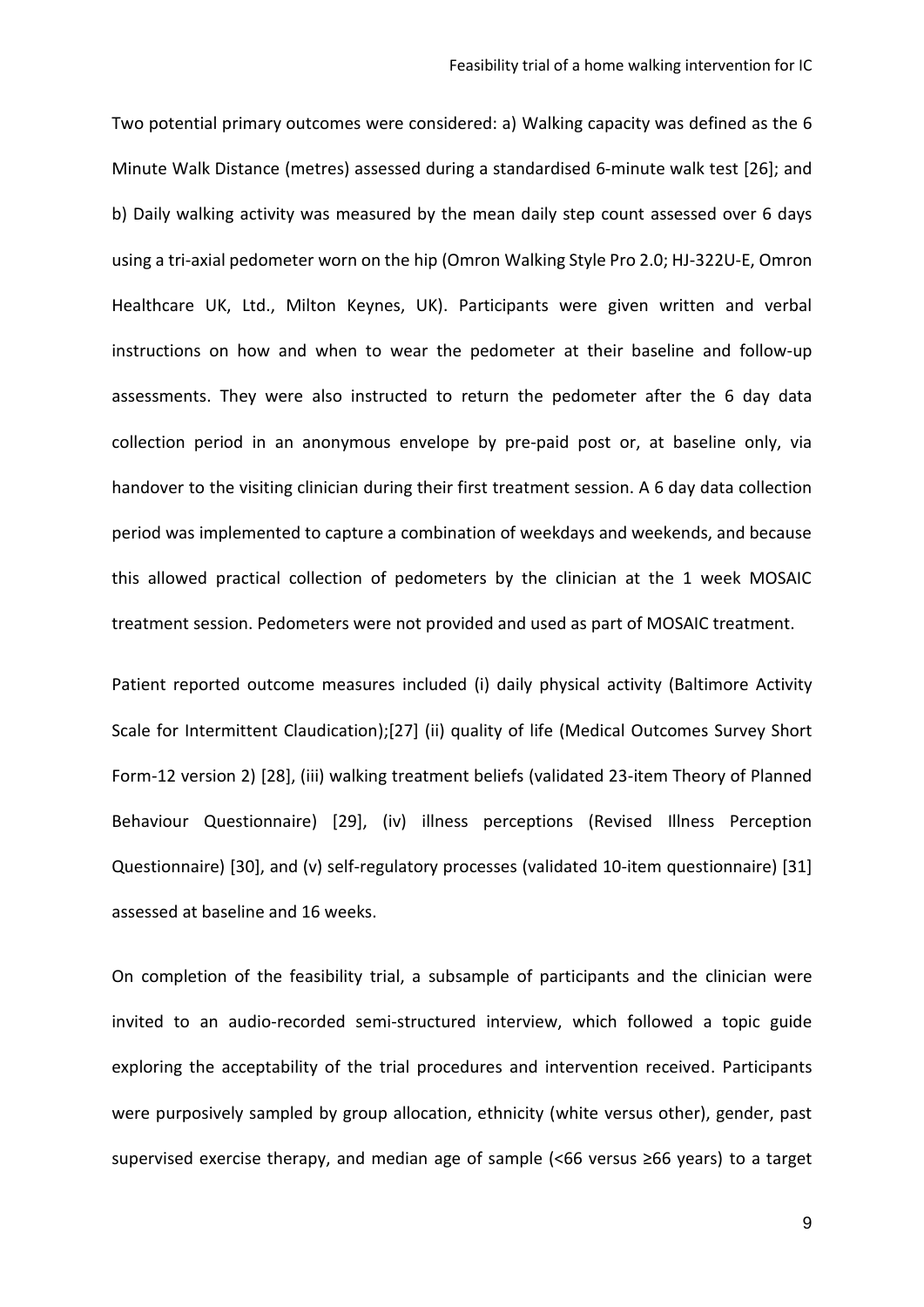sample of 12 or until data saturation was achieved. Interviews were conducted by a single researcher (MGH) who maintained a reflexive diary.

### Sample size and randomisation

As this was a feasibility study, a power calculation was not conducted, and a convenience sample of 24 participants was targeted. Following informed consent and completion of baseline assessments participants were randomly allocated to either MOSAIC or an attentioncontrol group by simple balanced two-way randomisation. The randomisation sequence was determined using an online random number generator (www.randomizer.org) to produce an output of 12 allocations per group and was retained by the Principal Investigator (LMB). The outcome assessor notified the Principal Investigator by email when a participant completed their baseline assessment, and the Principal Investigator then allocated the participant to the next consecutive group on the list.

#### **Analyses**

Statistical analyses were conducted in SPSS Statistics Software version 21.0 (IBM Statistics Inc., Armonk, NY, USA). Sociodemographic and clinical characteristics are presented as means ±SD for continuous variables and frequencies (%) for categorical variables. The rate of missing data was defined as the proportion (%) of participants with incomplete data for a variable at a given assessment time point. Change scores from baseline to 16-week followup for 6-Minute Walk Distance and daily walking activity are reported as absolute (mean, SD) and relative (%) scores. To explore responsiveness of the 6-Minute Walk Distance and daily walking activity outcomes, the standardised response mean was calculated as the mean change scores divided by the SD of the change scores of the MOSAIC treatment arm.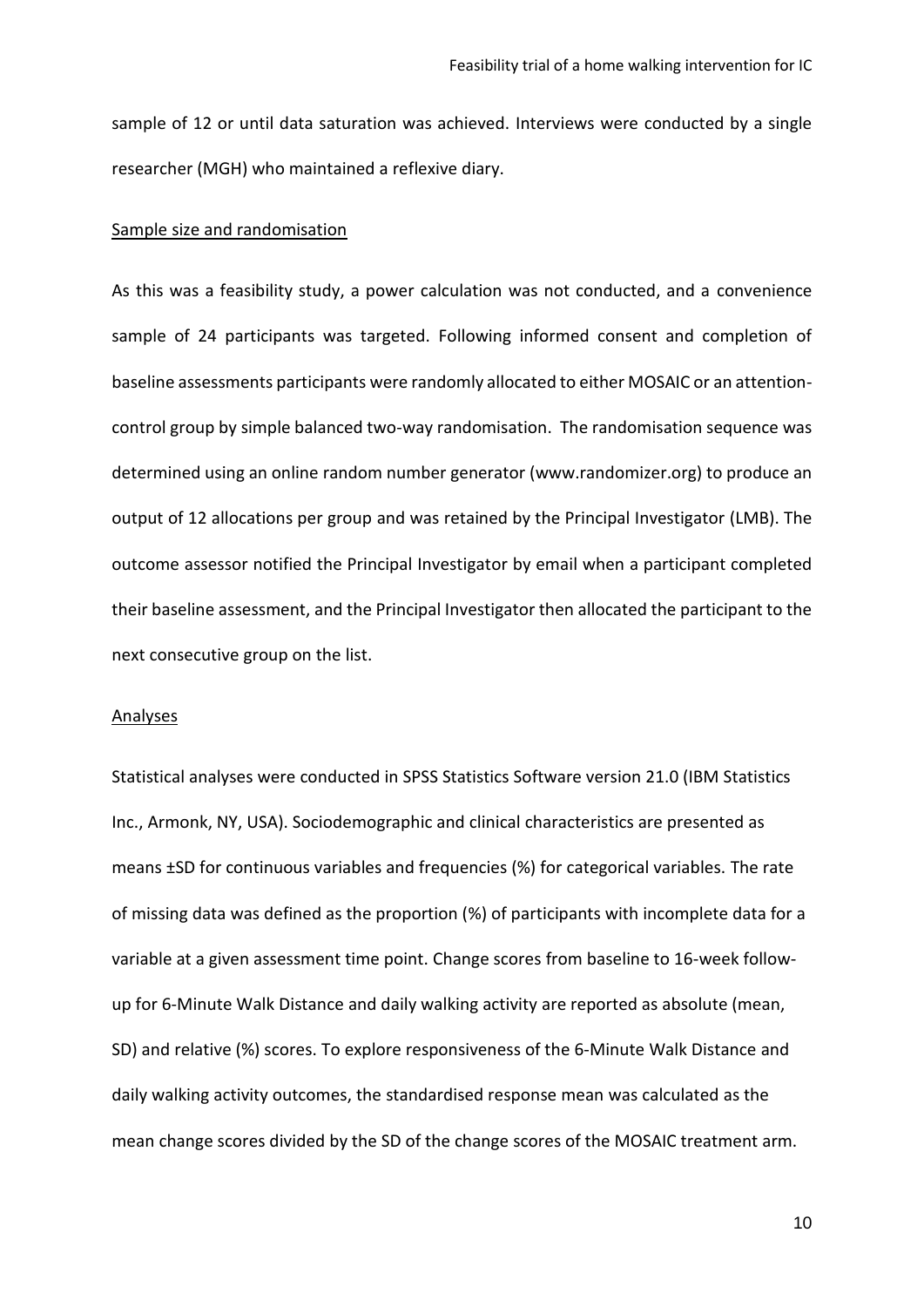Qualitative thematic content analysis of transcribed audio-recorded interviews was conducted using NVivo 9 (QSR International Ltd, Southport, UK) following a recommended protocol [32]. Themes were member-checked with participants to support resonance and validity.

### **RESULTS**

### Participant recruitment and retention

Among a cohort of 94 patients, 33 could not be contacted, 15 declined to be screened, and 46 were screened for eligibility. A target sample of 24 met the eligibility criteria and were enrolled onto the study (Figure 1). There were no differences between those enrolled and those who declined or were ineligible in terms of age (mean 66.8 versus 67.4 years) or gender (24% of men versus 33% of women invited). Participants were mean 66.8 (SD=9.4, range 52- 90) years of age, and the majority were male (n=19/24) and white ethnicity (n=19/24). There were no substantial differences in sociodemographic or clinical characteristics at baseline between participants in either study group (Table 2).

Figure 1 illustrates how the target recruitment rate of 25% was achieved from the source population and overall study retention at 16-week follow-up of 92% (n=22/24). All MOSAIC treatment group participants were retained to follow-up. One participant in the attentioncontrol group was undergoing cancer screening and reported this new health issue as a priority, so withdrew from the study. A second participant in the attention-control group rescheduled his follow-up appointment twice, but did not attend; no reason was given. Participants lost to follow-up were younger than those who completed the study (mean ±SD 57.0 ±2.8 years versus 67.6 ±9.8 years, respectively), and were both male.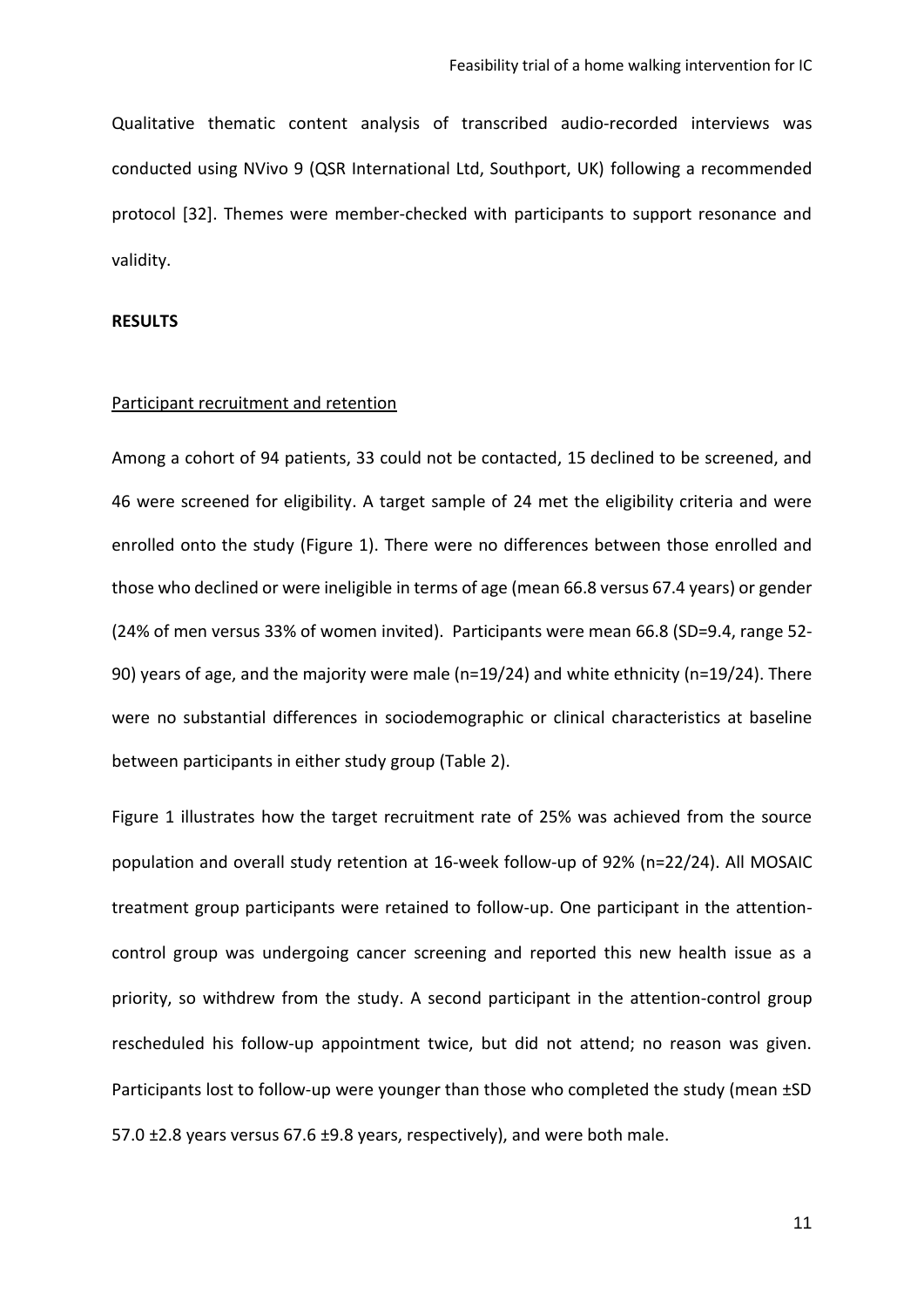#### Suitability of proposed measures

Missing data rates for all patient reported outcomes was <10% at each time point, and there were no missing data for the 6-Minute Walk Distance; therefore, feasibility criteria were achieved for these outcomes.

By contrast, missing data rates were 36% (4 treatment and 4 attention-control group) and 9% (1 treatment and 1 attention-control group) for daily walking activity at baseline and 16 weeks, respectively. At baseline one participant (MOSAIC) dropped and damaged the pedometer and two participants (one MOSAIC, one attention-control group) returned their pedometers 1 day early. There were no reasons given for missing baseline pedometer data by the remaining participants. At 16 weeks, one participant (MOSAIC) returned the pedometer one day early due to travel plans and one (attention-control group) returned the pedometer after the device's 21-day data storage window.

Change scores for patient reported outcomes and their associations with 6-Minute Walk Distance and daily walking activity are illustrated in Supplementary Table 2. The SF-12v2 mental component summary score increased from baseline in the MOSAIC treatment group (mean ±SD change 2.76 ±3.56) and decreased in the attention control (mean ±SD change - 2.07 ±7.90). By contrast, the physical component summary score decreased from baseline in the treatment group (1.16 ±5.09) and increased in the attention-control (mean ±SD change 6.7 ±7.0). Walking treatment beliefs (Theory of Planned Behaviour constructs), illness perceptions (Common Sense Model of Illness Representations constructs) and self-regulatory processes were positive following MOSAIC treatment compared with baseline, with the exception of the following Common Sense Model of Illness Representations constructs: identity and cyclical timeline which were unchanged, and personal control which declined. By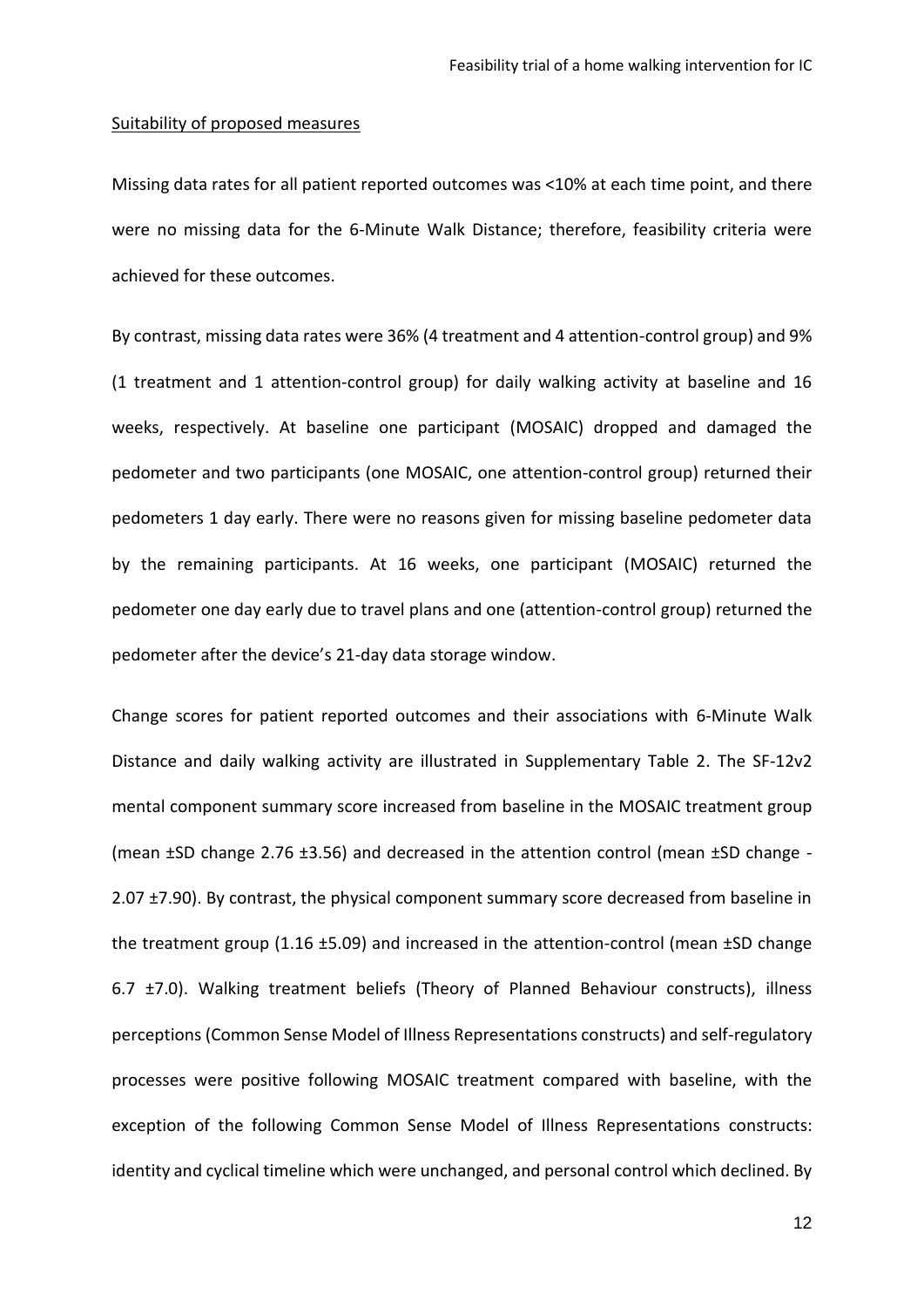contrast patterns of change in psychosocial outcomes in the attention-control group were variable. The magnitudes of the associations between daily walking activity and 6-Minute Walk Distance were r=0.82 and r=0.59 for the treatment and attention-control, respectively. Associations between psychosocial constructs and walking outcomes were variable (Supplementary Table 2).

6-Minute Walk Distance decreased from baseline to 16-week follow-up in participants in the MOSAIC group (mean -8.52 m [SD=42.29], -4.24%; n=12) and increased in the attentioncontrol group (mean 9.88 m [SD=42.15], 1.01%; n=10). The standardised response mean for 6-Minute Walk Distance change scores in the MOSAIC group was 0.20 (Table 3).

Daily walking activity increased from baseline to 16-week follow-up in the MOSIAC group (mean 836.91 steps/day [SD=625.83], 29.98%; n=6) and decreased in the attention-control group (mean -29.47 steps/day [SD=1471.43], -2.41%; n=7). The standardised response mean for daily walking activity change scores among the MOSAIC group was 1.34 (Table 3).

### Acceptability of and adherence to the MOSAIC intervention and trial

Adherence to the allocated treatment was 67% (8/12) for MOSAIC and 90% (n=9/10) for the attention-control group. All participants completed sessions 1 and 2 delivered via home visits. However, 4 participants in the MOSAIC group and 2 participants in the attention-control group did not receive one booster telephone call because their phone was not answered at the scheduled appointment time and they could not be reached to reschedule the call before their follow-up assessment

Narrative accounts by 12 participants (6 MOSAIC and 6 attention control group) and the clinician demonstrated the acceptability of the trial and treatment protocol and included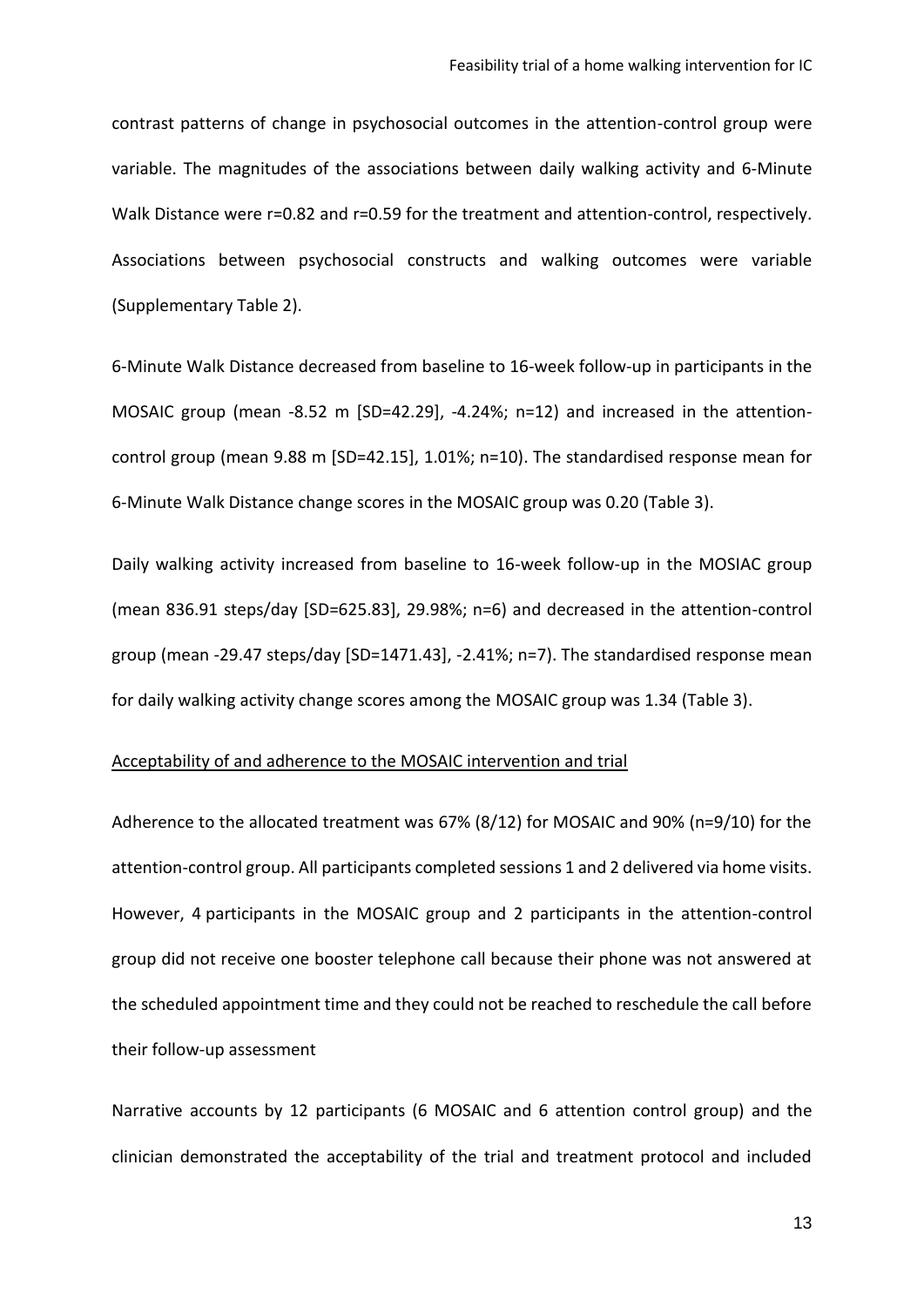suggestions to improve the programme in future. Four themes were identified from the qualitative interviews: 1) Acceptability of the research process and protocol; 2) Acceptability of the treatment and attention-control interventions; 3) Perceived expectations and outcomes of the treatment and attention-control interventions; 4) Clinician's role as a person and professional (Supplementary Table 3). There were no reported harms or potential adverse events.

### **DISCUSSION**

This study demonstrated the feasibility and acceptability of a two-arm randomised controlled trial comparing a behaviour-change intervention targeting walking to an attention-control among people with intermittent claudication. Criteria reflecting recruitment, retention, and adherence to the protocol and interventions were achieved. Results additionally inform the selection of suitable primary and secondary outcomes and aspects of the protocol which could be improved.

Study retention was high (92% overall) compared with other home-based walking interventions for intermittent claudication, which report rates at 12 or 24 weeks ranging from 61–100% [12, 33]. The target recruitment rate of 25% was achieved, enabling successful piloting of screening procedures. Participants were drawn from a limited cohort previously recruited to an observational study, and so the recruitment rate and timeframe should be adjusted when planning a full-scale trial, taking into account known challenges to recruiting people with intermittent claudication to exercise trials [34, 35]. However, successful enrolment to the initial observational study [16] demonstrated that people with intermittent claudication could be identified from the vascular outpatient setting, and were interested, willing and available to participate in research exploring walking as treatment for their condition.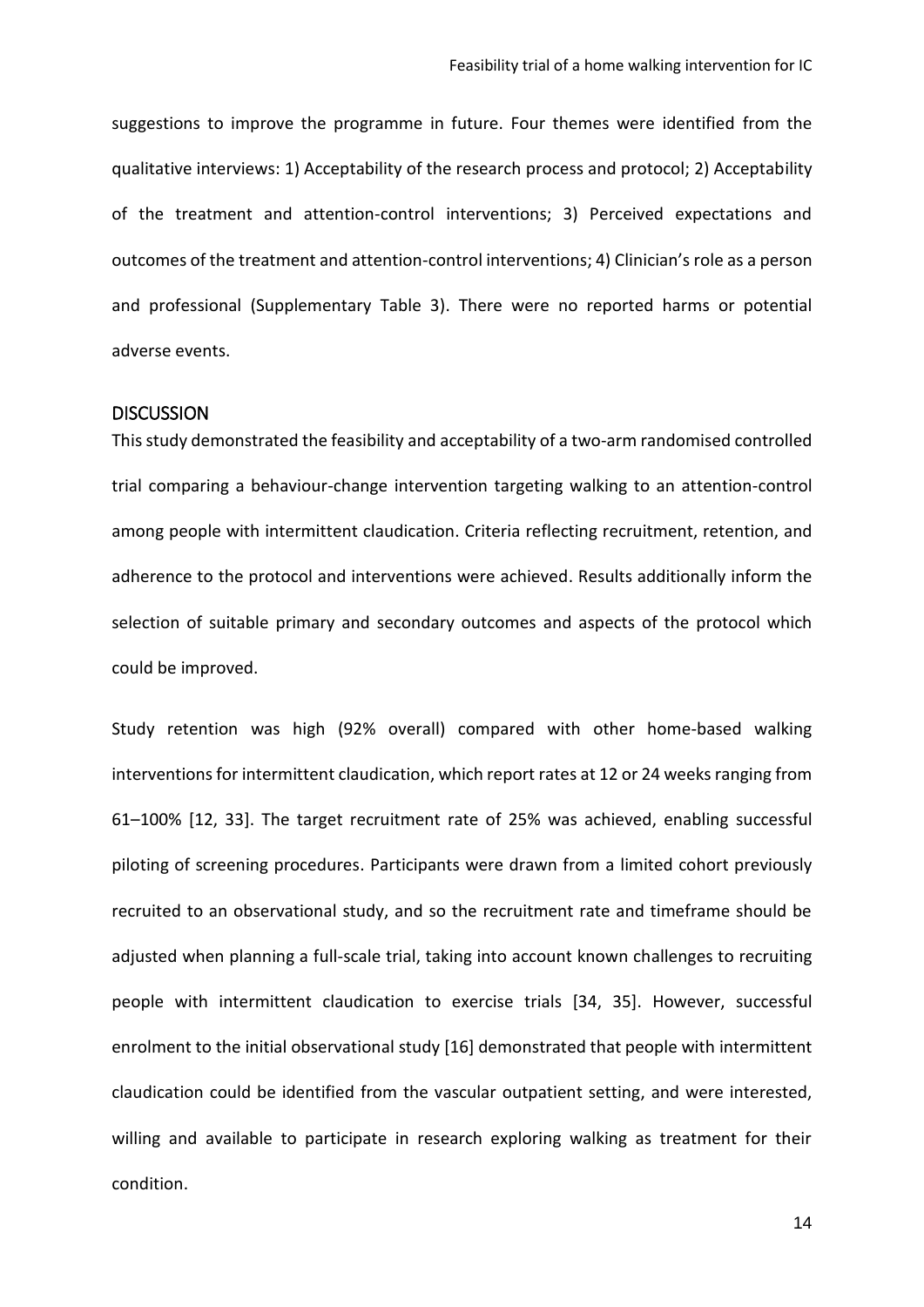There were no missing 6-Minute Walk Distance data at any time points, suggesting this is a robust and feasible outcome measure. The 6-Minute Walk Distance is a valid, reliable and sensitive measure of functional capacity in individuals with cardiovascular diseases [36], and correspondent with accelerometer derived daily physical activity in people with intermittent claudication [37] providing a meaningful indicator of activity. In addition, our participants reported completing the walk test as acceptable.

Pedometer-measured daily walking activity provided a more responsive outcome compared with the 6-Minute Walk Distance; this is likely because daily walking activity is a direct target of the intervention, reflecting behaviour change, and a more proximal outcome. However, it was less feasible measure due to a high proportion of missing baseline data. Interestingly, missing pedometer data was lower and within the feasibility criteria at follow-up assessment. This may be due to a learning effect, which could be addressed by further instruction and practice using the pedometer with the patient at baseline. Alternatively, study participation may have increased motivation or the likelihood of remembering to wear the pedometer. Another solution to improve data collection may be the use of advanced technologies, such as wrist-worn devices with in-built sensors, which are acceptable and validated in older people with cardiovascular conditions [38], and capture physical activity data beyond simple step-count. Alternately, there may be scope for employing pedometers or other devices as motivational self-monitoring tools comprising part of MOSAIC treatment rather than an outcome measure.

Despite missing data, it was possible to explore the magnitude of change for both walking outcomes. The MOSAIC group increased daily walking activity by mean 836 steps/day, which corresponds with other pedometer-based interventions [39, 40]. In older adults and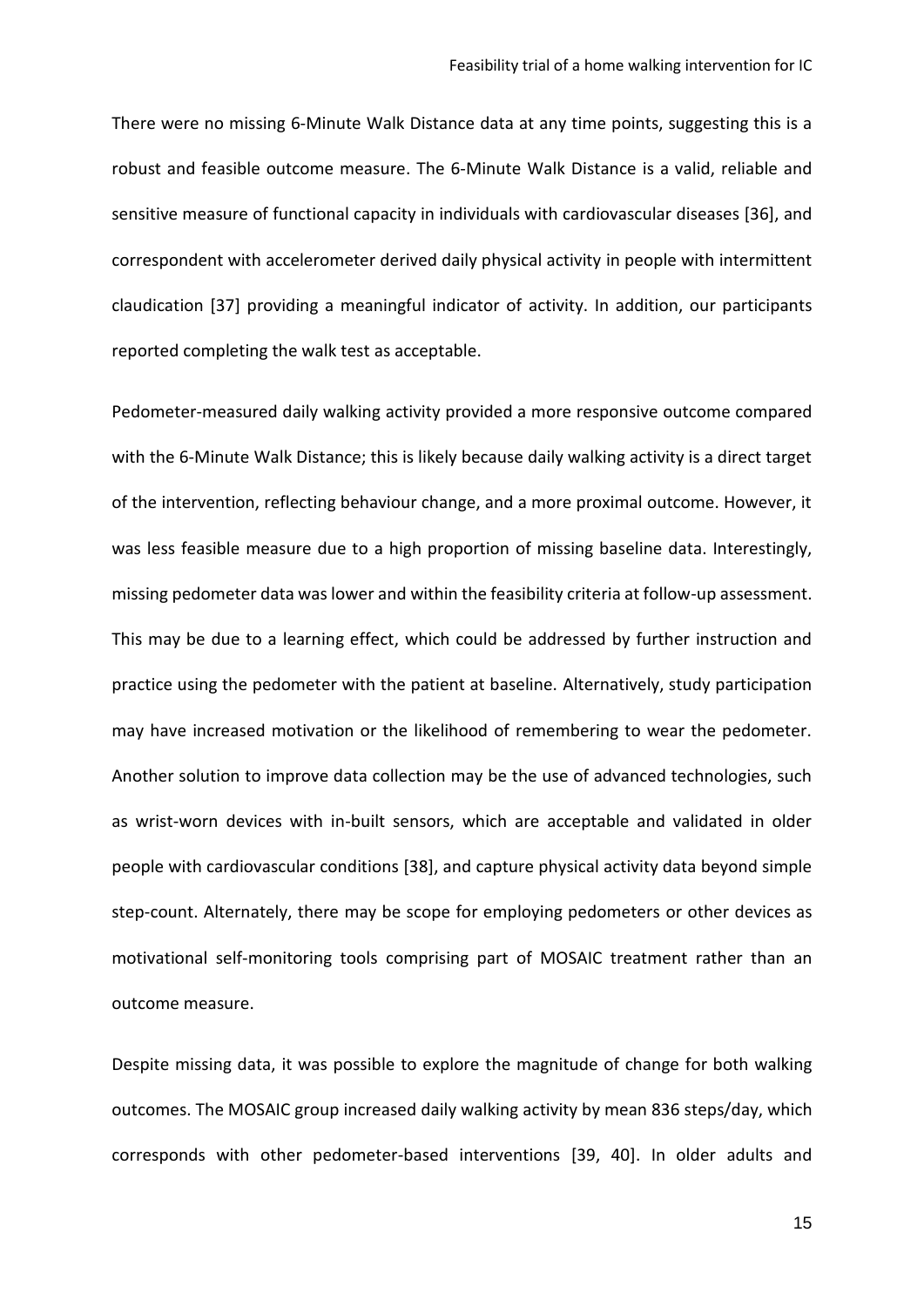individuals with long-term conditions, including peripheral arterial disease, 30 minutes of walking is approximately equivalent to 3000 steps assuming an average cadence of 100 steps/minute [39]. Accordingly, participants in the MOSAIC group increased daily walking activity by mean 8.6 minutes/day, or approximately 60 minutes/week.

By contrast, the 6-Minute Walk Distance decreased following MOSAIC, and increased in the attention-control group. This might be explained because the change in daily walking activity was below the walking guideline threshold for people with intermittent claudication (i.e., 30 minutes on at least 3 days/week, or 90 minutes/week) [4], so was unlikely to be sufficient to improve 6-Minute Walk Distance. This explanation is consistent with a meta-analysis of trials investigating the effect of interventions using motivational interviewing, which demonstrated a small effect on physical activity, but not physical function in people with long-term conditions [41]. The challenge of achieving walking guidelines might be addressed by adding behaviour change techniques, such as graded tasks (e.g., gradually increasing walking goals until 30 minutes is achieved) and providing feedback on the outcome of walking (e.g., explicit feedback on symptom improvements) [17].

Qualitative data provide insight to the potential for MOSAIC to facilitate a collaborative therapeutic relationship between the patient and clinician which may enable patient adherence to MOSAIC, satisfaction, and self-management [42].

This study has several strengths. The feasibility success criteria included quantitative and qualitative data. MOSAIC was developed systematically and informed by previous findings and stakeholder feedback from patients with intermittent claudication and a clinician. Validated self-reported and objective measures of recommended outcomes for trials of vascular patients were explored [43], including psychosocial factors and walking which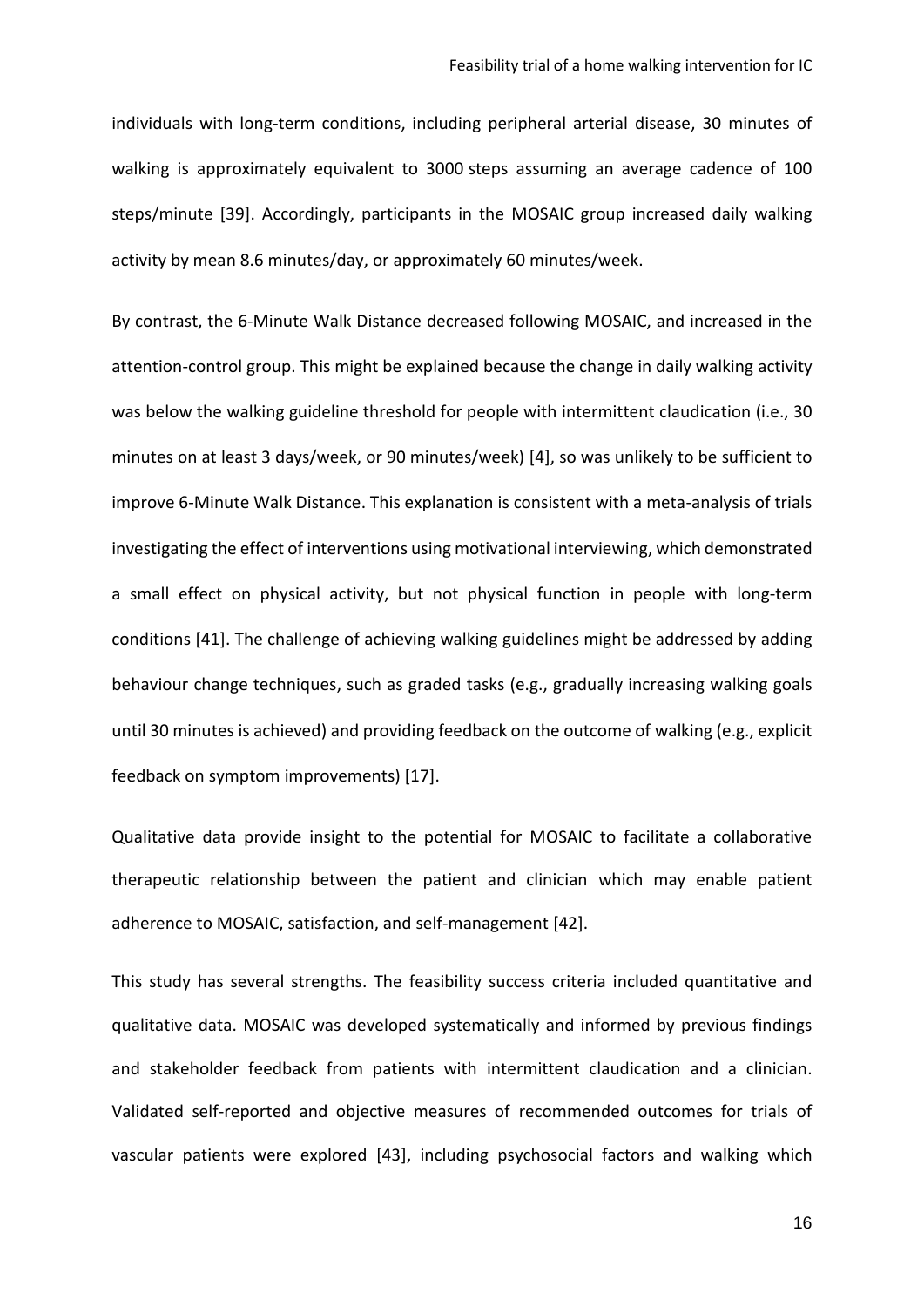provided clinically meaningful outcomes for efficacy and process evaluations. This intervention is consistent with recommendations for a case management approach [44], providing tailored and flexible care, targeting healthy lifestyle changes according to evidencebased recommendations for management of intermittent claudication.

Limitations include recruitment of one clinician only, which meant the feasibility of training and treatment delivery is not generalisable; however, in-depth qualitative data provided by the clinician regarding MOSAIC delivery was corroborated by experiences of patients. Our sample drawn from participants of a previous study might have been motivated to participate, increasing the risk of selection bias. Our small sample meant data were insufficient to inform a power calculation for a definitive trial; however, findings highlight feasibility of the 6-Minute Walk Distance as a primary outcome and our observational data including a larger sample (n=142)[16] using this measure can inform future sample size. Randomisation took place prior to completion of baseline pedometer data collection, which was carried out over the subsequent 6-day period. Therefore, this outcome was not a requisite for enrolment, contributing to the volume of missing data. We did not evaluate treadmill walking performance as a potential outcome measure based on evidence that corridor-based walking outcomes (such as the 6-Minute Walk Distance) are more acceptable to people with intermittent claudication and better reflect daily walking activity [37]. We were unable to evaluate mediating effects of change in theoretical constructs or behaviour-change techniques.

In conclusion, a randomised trial of a brief walking behaviour-change intervention for people with intermittent claudication was feasible. MOSAIC was acceptable to participants, and, by incorporating explicit behaviour change techniques may address the need for effective homebased exercise programmes for people with IC [10]. This trial does not allow conclusions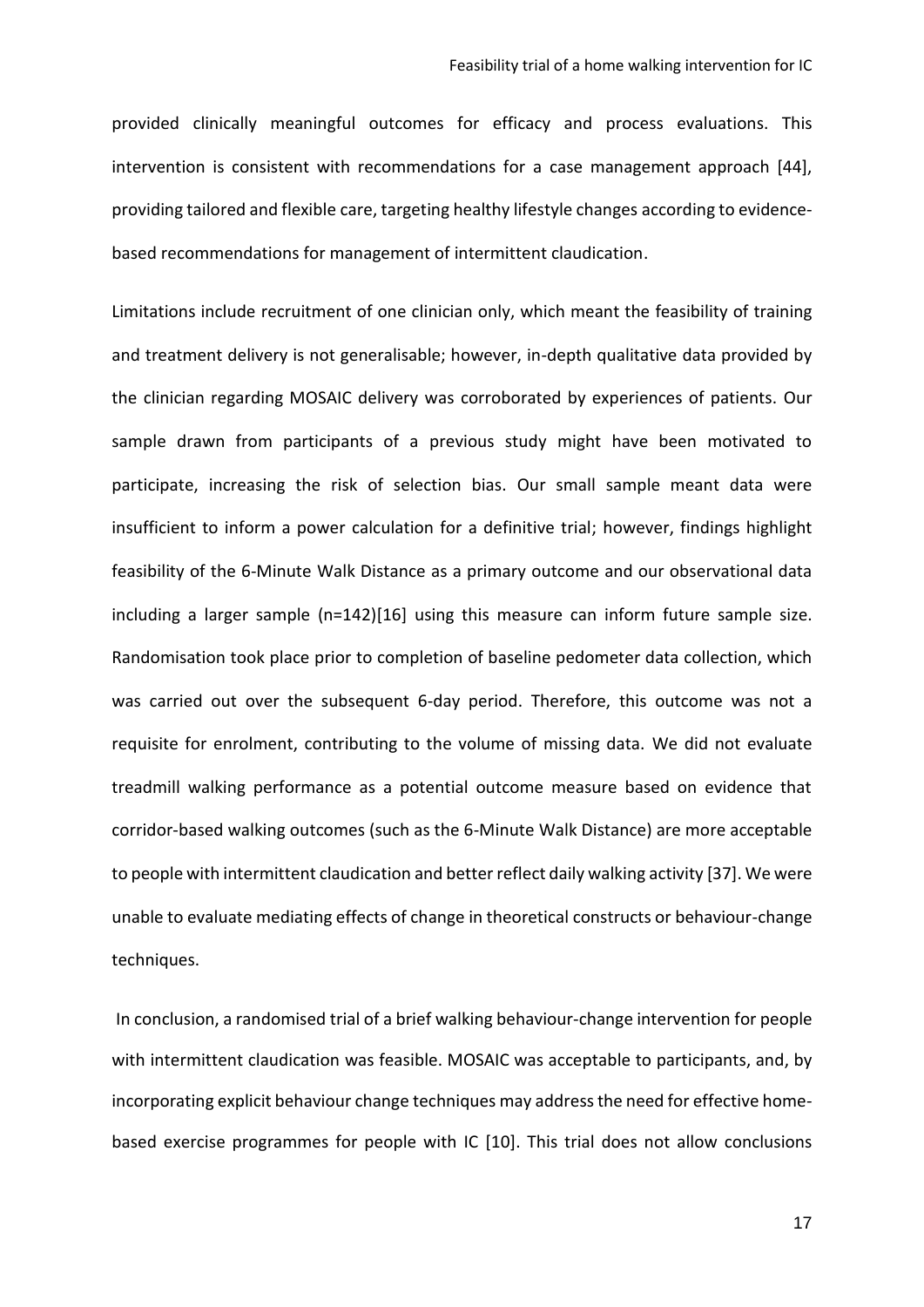about the efficacy of MOSAIC treatment on walking outcomes, but has informed the design of a definitive evaluation.

# ACKNOWLEDGEMENTS/AUTHOR CONTRIBUTIONS

MGH, JW and LB contributed to the original idea and study design. MGH collected participant data and conducted data analysis. All authors contributed to data interpretation, manuscript preparation and approved the final manuscript.

DECLARATION OF CONFLICTING INTERESTS

The authors declare that there is no conflict of interest.

# FUNDING

This work was supported by The Dunhill Medical Trust [grant number: RTF09/0110].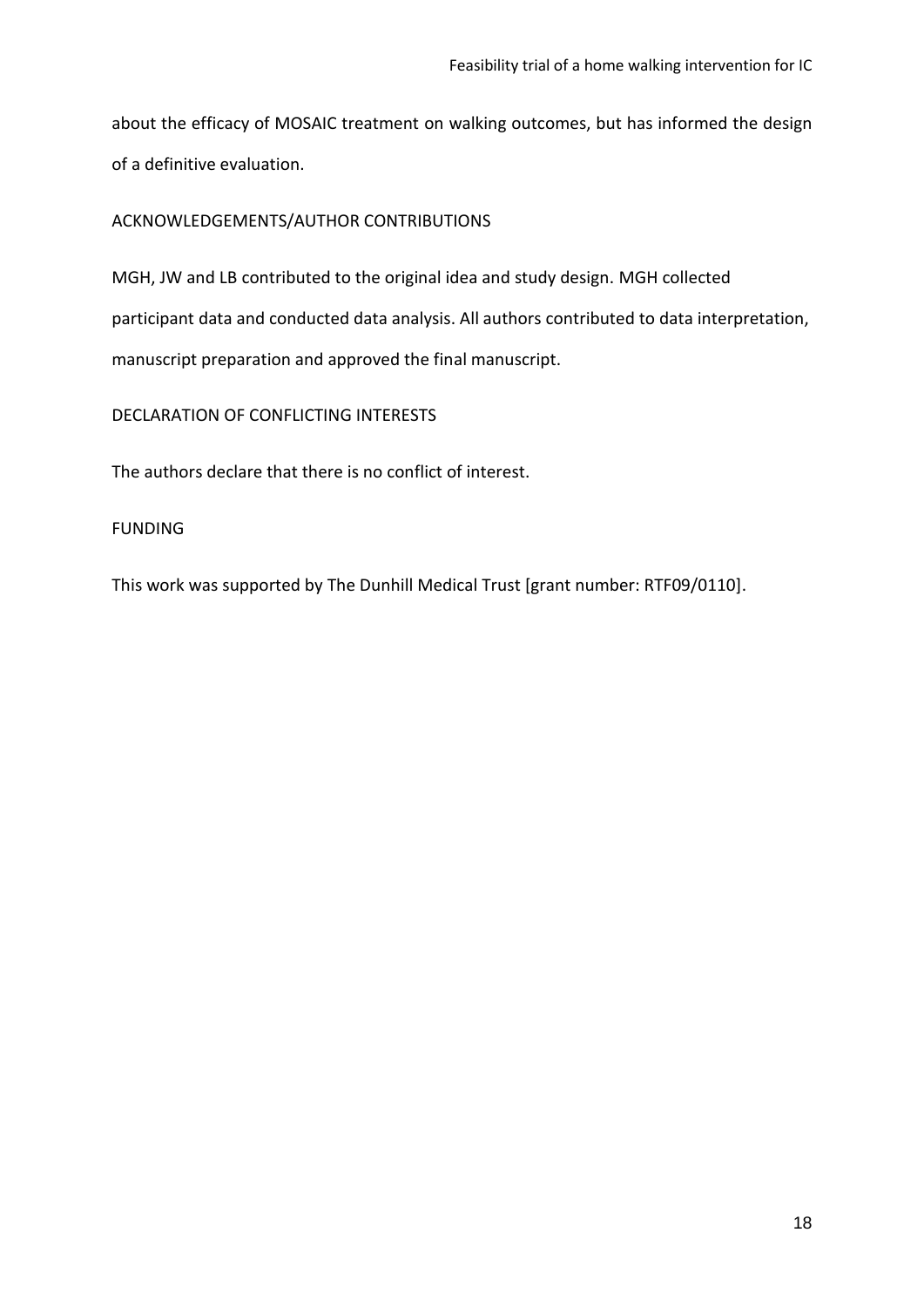## **REFERENCES**

- 1. Selvin, E. and T.P. Erlinger, *Prevalence of and risk factors for peripheral arterial disease in the United States: results from the National Health and Nutrition Examination Survey, 1999-2000.* Circulation, 2004. **110**(6): p. 738-43.
- 2. Garg, P.K., et al., *Physical Activity During Daily Life and Mortality in Patients With Peripheral Arterial Disease.* Circulation, 2006. **114**(3): p. 242-248.
- 3. Regensteiner, J.G., et al., *The impact of peripheral arterial disease on health-related quality of life in the Peripheral Arterial Disease Awareness, Risk, and Treatment: New Resources for Survival (PARTNERS) Program.* Vasc Med, 2008. **13**(1): p. 15-24.
- 4. Norgren, L., et al., *Inter-Society Consensus for the Management of Peripheral Arterial Disease (TASC II).* Eur J Vasc Endovasc Surg, 2007. **33**(Suppl 1): p. S1-S75.
- 5. Harwood, A.-E., et al., *A Systematic Review of the Uptake and Adherence Rates to Supervised Exercise Programs in Patients with Intermittent Claudication.* Annals of Vascular Surgery, 2016. **34**: p. 280-289.
- 6. Bartelink, M.L., et al., *Walking exercise in patients with intermittent claudication. Experience in routine clinical practice.* Br J Gen Pract, 2004. **54**(500): p. 196-200.
- 7. Makris, G.C., et al., *Availability of Supervised Exercise Programs and the Role of Structured Home-based Exercise in Peripheral Arterial Disease.* Eur J Vasc Endovasc Surg, 2012.
- 8. Harwood, A.-E., et al., *"Intermittent claudication a real pain in the calf"—Patient experience of diagnosis and treatment with a supervised exercise program.* Journal of Vascular Nursing, 2017. **35**(3): p. 131-135.
- 9. Harwood, A.E., et al., *Preferred exercise modalities in patients with intermittent claudication.* Journal of Vascular Nursing, 2018. **36**(2): p. 81-84.
- 10. Hageman, D., et al., *Supervised exercise therapy versus home-based exercise therapy versus walking advice for intermittent claudication.* Cochrane Database Syst Rev, 2018. **4**: p. Cd005263.
- 11. McDermott, M.M., *Exercise Rehabilitation for Peripheral Artery Disease: A REVIEW.* Journal of Cardiopulmonary Rehabilitation and Prevention, 2018. **38**(2): p. 63-69.
- 12. Galea, M., et al., Do Behaviour-Change Techniques Contribute to the Effectiveness of Exercise Therapy in Patients with Intermittent Claudication? A Systematic Review. European Journal of Vascular and Endovascular Surgery, 2013. 46(1): p. 132-141.
- 13. Leventhal, H., D. Meyer, and D. Nerenz, *The common sense representation of illness danger.*, in *Contributions to medical psychology*, S.J. Rachman, Editor. 1980, Pergamon: Oxford. p. 7- 30.
- 14. Ajzen, I., *The theory of planned behavior.* Organizational Behavior and Human Decision Processes, 1991. **50**(2): p. 179-211.
- 15. Galea, M. and S. Bray, Predicting walking intentions and exercise in individuals with intermittent claudication: an application of the theory of planned behavior. *Rehabilitation Psychology*, 2006. 51(4): p. 299-305.
- 16. Galea Holmes M.N., Weinman J.A., Bearne L.M.. Are walking treatment beliefs and illness perceptions associated with walking intention and 6-minute walk distance in people with intermittent claudication? A cross-sectional study. *Journal of Aging and Physical Activity,* 2018. In Press.
- 17. Michie, S., et al., *The behavior change technique taxonomy (v1) of 93 hierarchically clustered techniques: building an international consensus for the reporting of behavior change interventions.* Ann Behav Med, 2013. **46**(1): p. 81-95.
- 18. Craig, P., et al., *Developing and evaluating complex interventions: the new Medical Research Council guidance.* British Medical Journal, 2008. **337**(7676).
- 19. Cunningham, M., *Psychological factors associated with walking in patients with peripheral arterial disease*, in *Department of Psychology*. 2010, University of Stirling.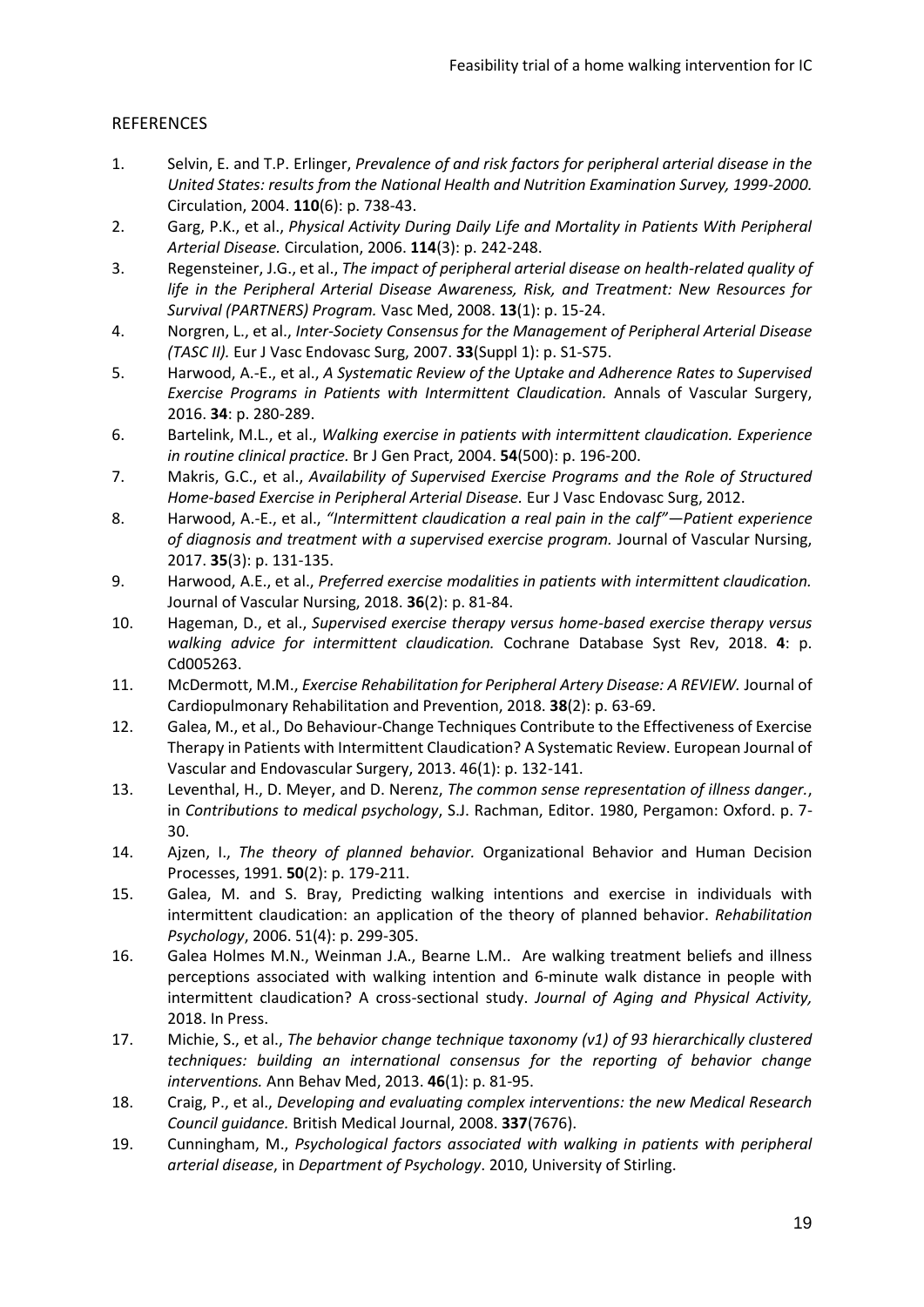- 20. Galea Holmes, M.N., J.A. Weinman, and L.M. Bearne, 'You can't walk with cramp!' A qualitative exploration of individuals' beliefs and experiences of walking as treatment for intermittent claudication. J Health Psychol, 2015.
- 21. Boutron, I., et al., *Extending the CONSORT statement to randomized trials of nonpharmacologic treatment: explanation and elaboration.* Ann Intern Med, 2008. **148**(4): p. 295-309.
- 22. McDermott, M.M., S. Mehta, and P. Greenland, *Exertional leg symptoms other than intermittent claudication are common in peripheral arterial disease.* Arch Intern Med, 1999. **159**(4): p. 387-92.
- 23. Miller, W.R. and S. Rollnick, *Applications of motivational interviewing. Motivational interviewing: Helping people change* 3rd Edition ed. 2013, New York, NY.: Guilford Press.
- 24. British Heart Foundation, *Eating well: healthy eating for you and your heart. British Heart Foundation: G186.* . 2013.
- 25. Mohr, D.C., et al., *The selection and design of control conditions for randomized controlled trials of psychological interventions.* Psychother Psychosom, 2009. **78**(5): p. 275-84.
- 26. American Thoracic Society, *ATS statement: guidelines for the six-minute walk test.* Am J Respir Crit Care Med, 2002. **166**(1): p. 111-7.
- 27. Gardner, A.W. and P.S. Montgomery, *The Baltimore activity scale for intermittent claudication: a validation study.* Vasc Endovascular Surg, 2006. **40**(5): p. 383-91.
- 28. Ware, J., Jr., M. Kosinski, and S.D. Keller, *A 12-Item Short-Form Health Survey: construction of scales and preliminary tests of reliability and validity.* Med Care, 1996. **34**(3): p. 220-33.
- 29. Galea, M.N. and S.R. Bray, Determinants of walking exercise among individuals with intermittent claudication: does pain play a role? J Cardiopulm Rehabil Prev, 2007. 27(2): p. 107-113.
- 30. Moss-Morris, R., et al., *The revised Illness Perception Questionnaire (IPQ-R).* Psychology & Health, 2002. **17**(1): p. 1-16.
- 31. Sniehotta, F.F., U. Scholz, and R. Schwarzer, *Bridging the intention–behaviour gap: Planning, self-efficacy, and action control in the adoption and maintenance of physical exercise.* Psychology & Health, 2005. **20**(2): p. 143-160.
- 32. Braun, V. and V. Clarke, *Using thematic analysis in psychology.* Qualitative Research in Psychology, 2006. **3**(2): p. 77-101.
- 33. Al-Jundi, W., et al., *Systematic Review of Home-based Exercise Programmes for Individuals with Intermittent Claudication.* European Journal of Vascular and Endovascular Surgery, 2013. **46**(6): p. 690-706.
- 34. Caldieraro-Bentley, A.J., et al., *Challenges in recruitment of persons with peripheral artery disease for exercise studies.* Journal of Vascular Nursing, 2018. **36**(3): p. 111-120.
- 35. Guidon, M. and H. McGee, *Recruitment to clinical trials of exercise: challenges in the peripheral arterial disease population.* Physiotherapy, 2013. **99**(4): p. 305-10.
- 36. Du, H., et al., *A Review of the Six-Minute Walk Test: Its Implication as a Self-Administered Assessment Tool.* European Journal of Cardiovascular Nursing, 2009. **8**(1): p. 2-8.
- 37. McDermott, M.M., et al., *Corridor-based functional performance measures correlate better*  with physical activity during daily life than treadmill measures in persons with peripheral *arterial disease.* Journal of Vascular Surgery, 2008. **48**(5): p. 1231-1237.e1.
- 38. Deka, P., et al., *Feasibility of using the Fitbit® Charge HR in validating self-reported exercise diaries in a community setting in patients with heart failure.* European Journal of Cardiovascular Nursing. **0**(0): p. 1474515118766037.
- 39. Tudor-Locke, C., et al., *How many steps/day are enough? For older adults and special populations.* Int J Behav Nutr Phys Act, 2011. **8**: p. 80.
- 40. Tudor-Locke, C., et al., *How many days of pedometer monitoring predict weekly physical activity in adults?* Preventive Medicine, 2005. **40**(3): p. 293-298.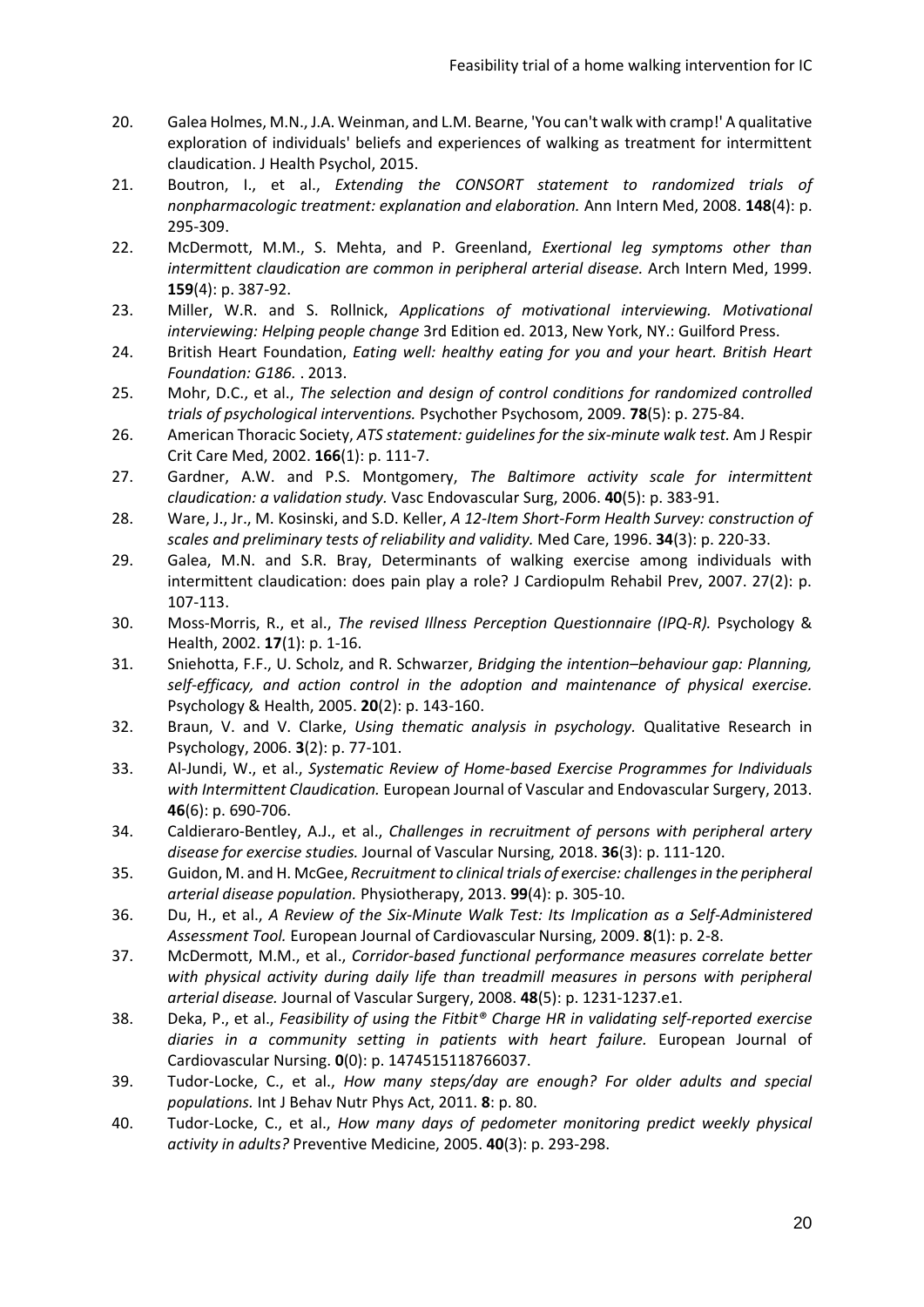- 41. O'Halloran, P.D., et al., *Motivational interviewing to increase physical activity in people with chronic health conditions: a systematic review and meta-analysis.* Clin Rehabil, 2014. **28**(12): p. 1159-71.
- 42. Hall, A.M., et al., *The influence of the therapist-patient relationship on treatment outcome in physical rehabilitation: a systematic review.* Phys Ther, 2010. **90**(8): p. 1099-110.
- 43. Labs, K.H., et al., *Trans-atlantic conference on clinical trial guidelines in PAOD (Peripheral arterial occlusive disease) clinical trial methodology.* Eur J Vasc Endovasc Surg, 1999. **18**(3): p. 253-65.
- 44. Berra, K., N.H. Miller, and C. Jennings, *Nurse-Based Models for Cardiovascular Disease Prevention from Research to Clinical Practice.* European Journal of Cardiovascular Nursing, 2011. **10**(2\_suppl): p. S42-S50.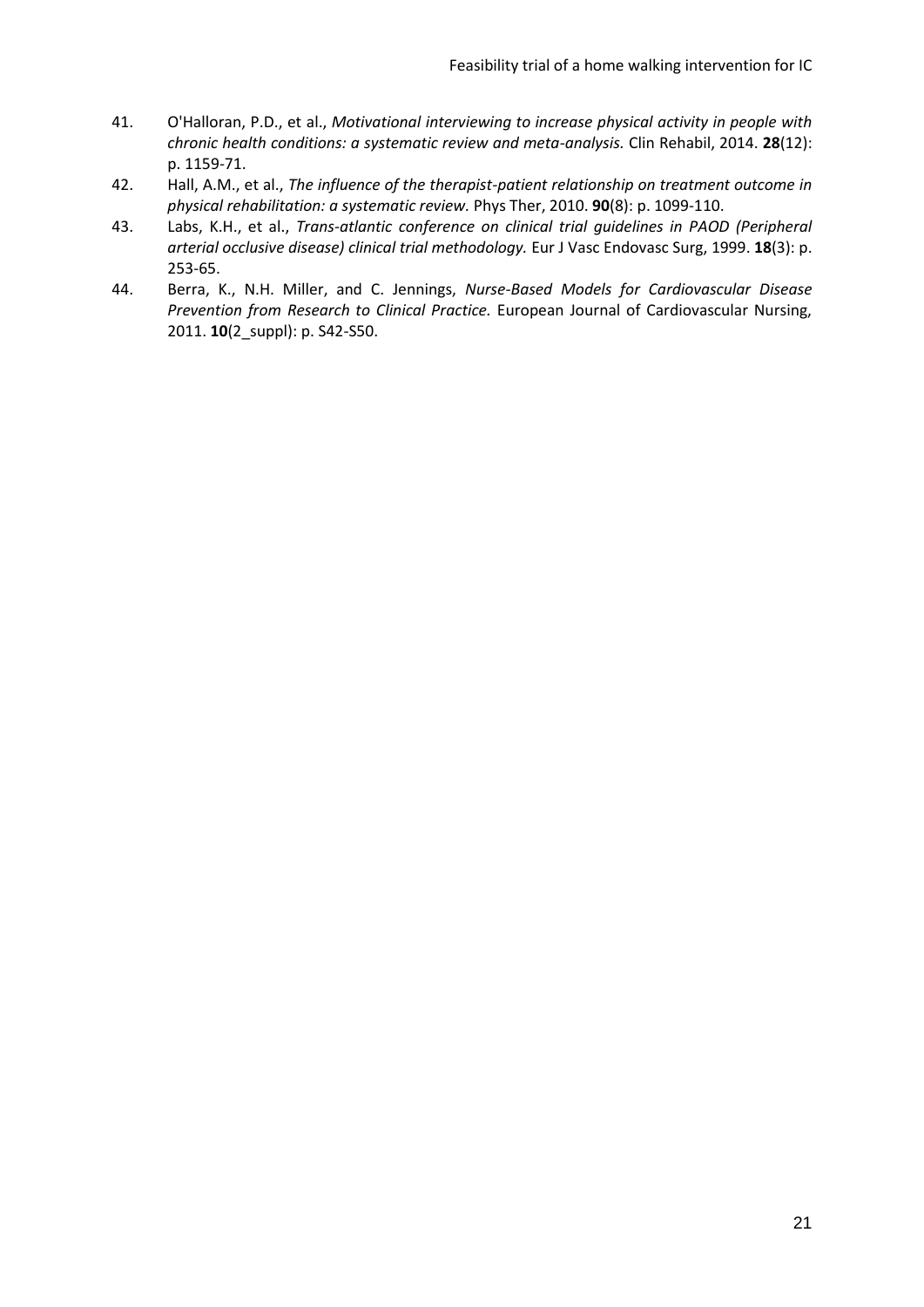

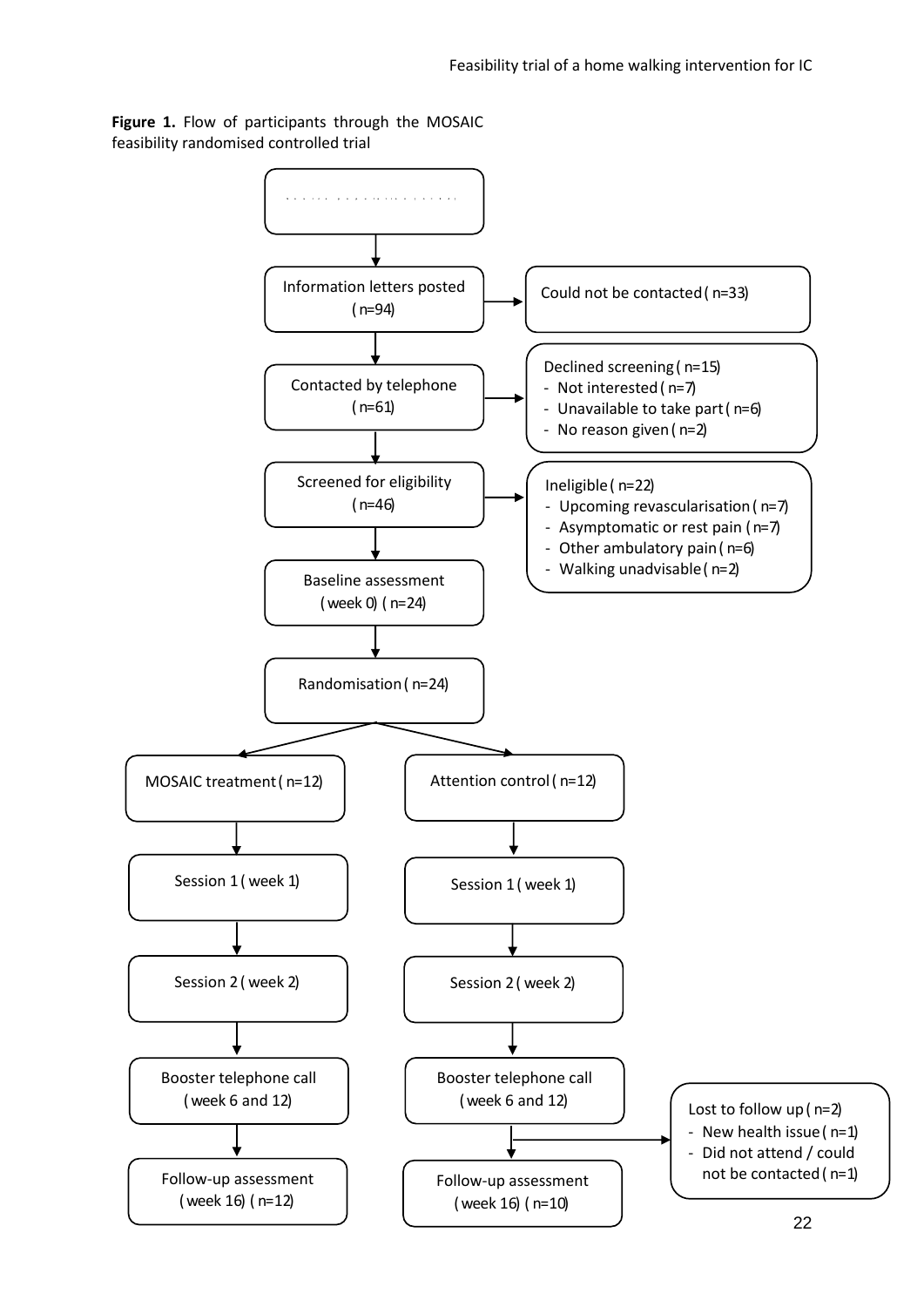| Feasibility objectives                                                                             | Feasibility criteria                                                                                               | Feasibility outcome                                                                                                                                                                                                                                                                                                        |
|----------------------------------------------------------------------------------------------------|--------------------------------------------------------------------------------------------------------------------|----------------------------------------------------------------------------------------------------------------------------------------------------------------------------------------------------------------------------------------------------------------------------------------------------------------------------|
| 1) to evaluate study recruitment and<br>retention of participants                                  | 1.1. A target sample of 24 participants (25% recruitment<br>from initial cohort) will be achieved.                 | 1.1 Achieved (n=24, 25% recruitment rate)                                                                                                                                                                                                                                                                                  |
|                                                                                                    | 1.2. Study retention at 16 week follow-up will be at least<br>60% (n=14/24) <sup>12,26</sup>                       | 1.2 Achieved (92% study retention at 16 week follow-up)                                                                                                                                                                                                                                                                    |
| 2) to explore the suitability of proposed<br>measures and identification of the<br>primary outcome | 2.1. Missing data at each time point will be less than 10%<br>for each outcome <sup>32</sup> .                     | 2.1 Achieved in part: (Missing data <10% was achieved for 6-<br>Minute Walk Distance and all patient reported outcome<br>measures at baseline and 16-week follow-up, and for<br>pedometer-based daily walking activity at 16 week-follow up.<br>However, missing data rate was 36% for baseline daily walking<br>activity) |
|                                                                                                    | 2.2 Sufficient data will be collected to explore change and<br>responsiveness of objective walking outcomes.       | 2.2 Achieved: (daily walking activity increased following<br>treatment and decreased following attention-control and was<br>more responsive compared with the 6-Minute Walk Distance,<br>whereas the opposite pattern was found for 6-Minute Walk<br>Distance, which was a less responsive outcome.)                       |
| 3) to explore adherence to and<br>acceptability of the MOSAIC interventions<br>and trial protocol  | 3.1 At least 60% (n=14/24) of participants will complete<br>all treatment and attention-control sessions.          | 3.1 Achieved (71% adherence to protocolled sessions)                                                                                                                                                                                                                                                                       |
|                                                                                                    | 3.2 Participants and the clinician will report positive<br>experiences of MOSAIC treatment and the study protocol. | 3.2 Achieved (narrative reports were positive and<br>constructive)                                                                                                                                                                                                                                                         |

Table 1. Objectives and criteria used to evaluate the feasibility of the MOSAIC trial and intervention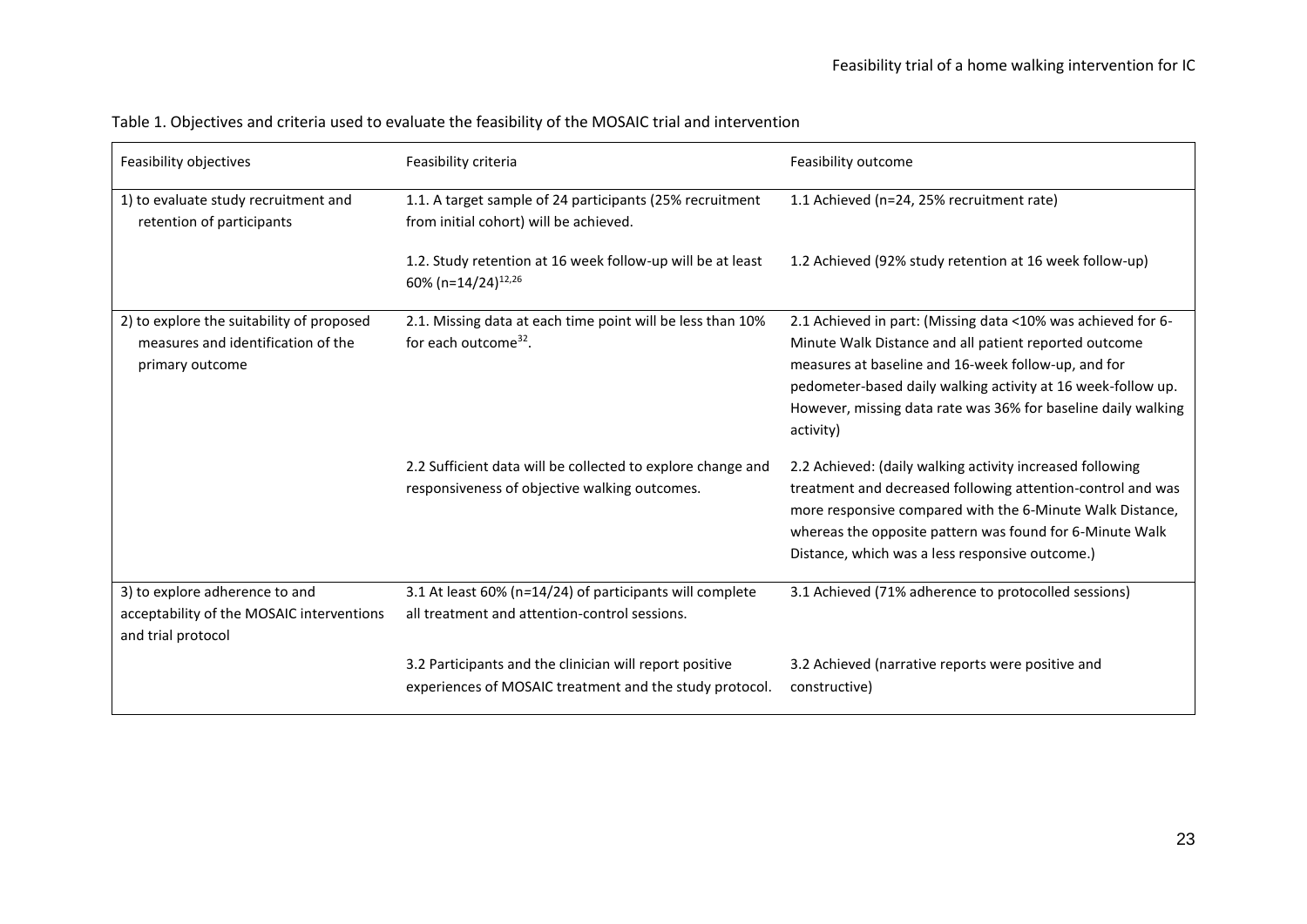| Variable                                      | Treatment, n (%) | Attention-control, n (%) |
|-----------------------------------------------|------------------|--------------------------|
| Age                                           | 66.3 ±8.8 $a$    | $67.1 \pm 11.2^a$        |
| Body mass index, $\text{kg/m}^2$              | 28.6 ±5.0 $^{a}$ | 26.5 ±5.0 $^{a}$         |
| Male gender                                   | 9(75.0)          | 10 (83.0)                |
| Married                                       | 6(50.0)          | 7(58.3)                  |
| White ethnicity                               | 11 (91.6)        | 9(75.0)                  |
| Current smoker                                | 4(33.3)          | 6(50.0)                  |
| Cardiovascular risk factors                   |                  |                          |
| <b>Diabetes</b>                               | 3(25.0)          | 4(33.3)                  |
| Hypertension                                  | 10(83.3)         | 8(66.7)                  |
| Dyslipidaemia                                 | 8(66.7)          | 5(38.5)                  |
| Cardiovascular disease                        | 8(66.7)          | 4(33.3)                  |
| Pharmacological pain management               | 2(16.6)          | 1(8.3)                   |
| Walking advice                                | 6(50.0)          | 7(58.3)                  |
| Past supervised exercise therapy              | 5(38.5)          | 3(25.0)                  |
| Past revascularisation                        | 1(8.3)           | 2(16.6)                  |
| Lower-limb symptom classification             |                  |                          |
| Atypical intermittent claudication            | 7(58.3)          | 6(50.0)                  |
| Classic intermittent claudication             | 5(38.5)          | 6(50.0)                  |
| Duration of intermittent claudication <1 year | 1(8.3)           | 0                        |

**Table 2.** Baseline sociodemographic and clinical characteristics of participants in the MOSAIC feasibility trial

n=24 (12 per group). *a*Data are mean ±SD.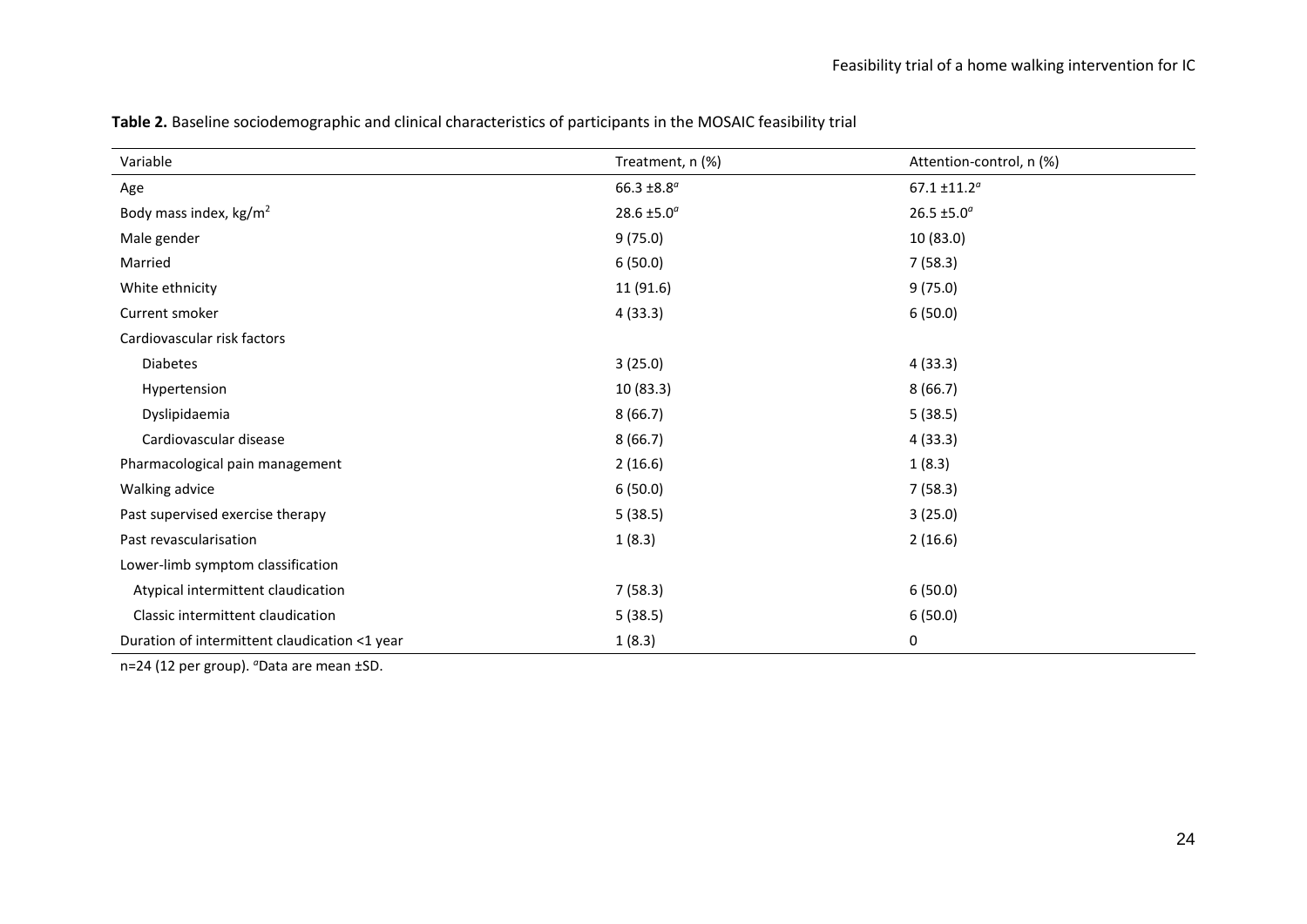| Outcome                    | Treatment, mean ±SD | Attention-control, mean ±SD |
|----------------------------|---------------------|-----------------------------|
| 6-Minute Walk Distance     |                     |                             |
| Participants               | $12^{\circ}$        | $10^a$                      |
| Baseline, metres           | 390.44 ±101.81      | 378.05 ±157.06              |
| Follow-up, metres          | 381.92 ±113.51      | 387.93 ±161.84              |
| Change, metres             | $-8.52 + 42.29$     | $9.88 + 42.15$              |
| Change, %                  | $-4.23 \pm 12.56$   | 1.01 ±13.346                |
| Standardised response mean | 0.20                | Not applicable              |
| Daily walking activity     |                     |                             |
| Participants               | $6^{\it a}$         | 7 <sup>a</sup>              |
| Baseline, steps/day        | 2247.02 ±1652.05    | 4343.28 ±3098.87            |
| Follow-up, steps/day       | 3083.94 ±1882.59    | 4313.80 ±1113.45            |
| Change, steps/day          | 836.91 ±625.83      | $-29.47 + 1471.43$          |
| Change, %                  | 29.98 ±17.57        | $-2.41 \pm 40.81$           |
| Standardised response mean | 1.34                | Not applicable              |

Table 3. Baseline, 16 week follow-up, and change scores for 6-Minute Walk Distance and daily walking activity

*<sup>a</sup>*Data are the valid numbers of participants.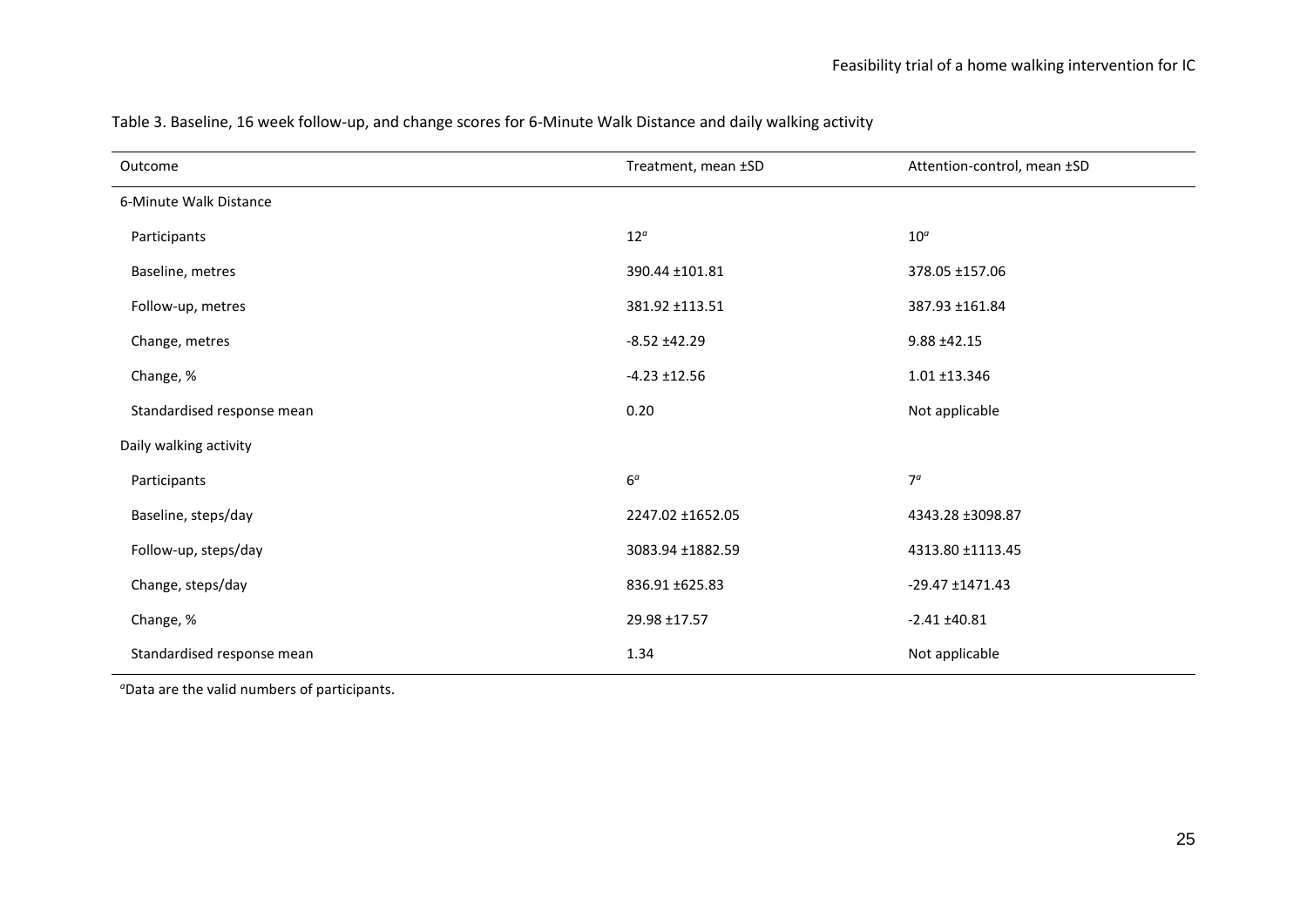**Supplementary Table 1. Behaviour Change Techniques included in a walking behaviour-change intervention for people with intermittent claudication (MOSAIC)**

| <b>Behaviour Change</b><br>Technique        | Definition                                                                                                                                                                                                                               | Delivery of Behaviour Change Technique                                                                                                                                       | Example of Mapped Construct from the<br>TPB or CSM                               |
|---------------------------------------------|------------------------------------------------------------------------------------------------------------------------------------------------------------------------------------------------------------------------------------------|------------------------------------------------------------------------------------------------------------------------------------------------------------------------------|----------------------------------------------------------------------------------|
| Social support<br>(general)                 | Advise on, arrange, or provide social<br>support, or non-contingent praise or<br>reward for performance of the<br>behaviour, and encouragement and<br>counselling when directed at the<br>behaviour (e.g., motivational<br>interviewing) | Physiotherapist trained in motivational<br>interviewing, values-based goals elicited to<br>support autonomy, change talk facilitated<br>through patient-centred dialogue     | Subjective Norm (TPB) and the personal<br>schematic illness representation (CSM) |
| Information about<br>health<br>consequences | Provide information about health<br>consequences of performing the<br>behaviour                                                                                                                                                          | Potential benefits of walking discussed,<br>including ability to walk further before pain<br>onset or need to stop and rest.                                                 | Attitude (TPB)                                                                   |
| Goal setting<br>(behaviour)                 | Set or agree on a goal defined in terms<br>of the behaviour to be achieved                                                                                                                                                               | Walking goal defined in terms of frequency,<br>duration, intensity, and context. Based on<br>current walking with the aim of progressing<br>toward recommended walking level | Intention (TPB)                                                                  |
| Goal setting<br>(outcome)                   | Set or agree on a goal defined in terms<br>of a positive outcome of wanted<br>behaviour                                                                                                                                                  | Value-based goal identified which would be<br>facilitated by improved walking (e.g., work,<br>hobby, social activity)                                                        | Intention (TPB)                                                                  |
| Problem solving                             | Analyse or prompt analysis of factors<br>influencing the behaviour and generate<br>or select strategies that include                                                                                                                     | Participants encouraged to identify barriers<br>which may prevent them achieving their goal,<br>and realistic solutions discussed and agreed                                 | Perceived behavioural control (TPB)                                              |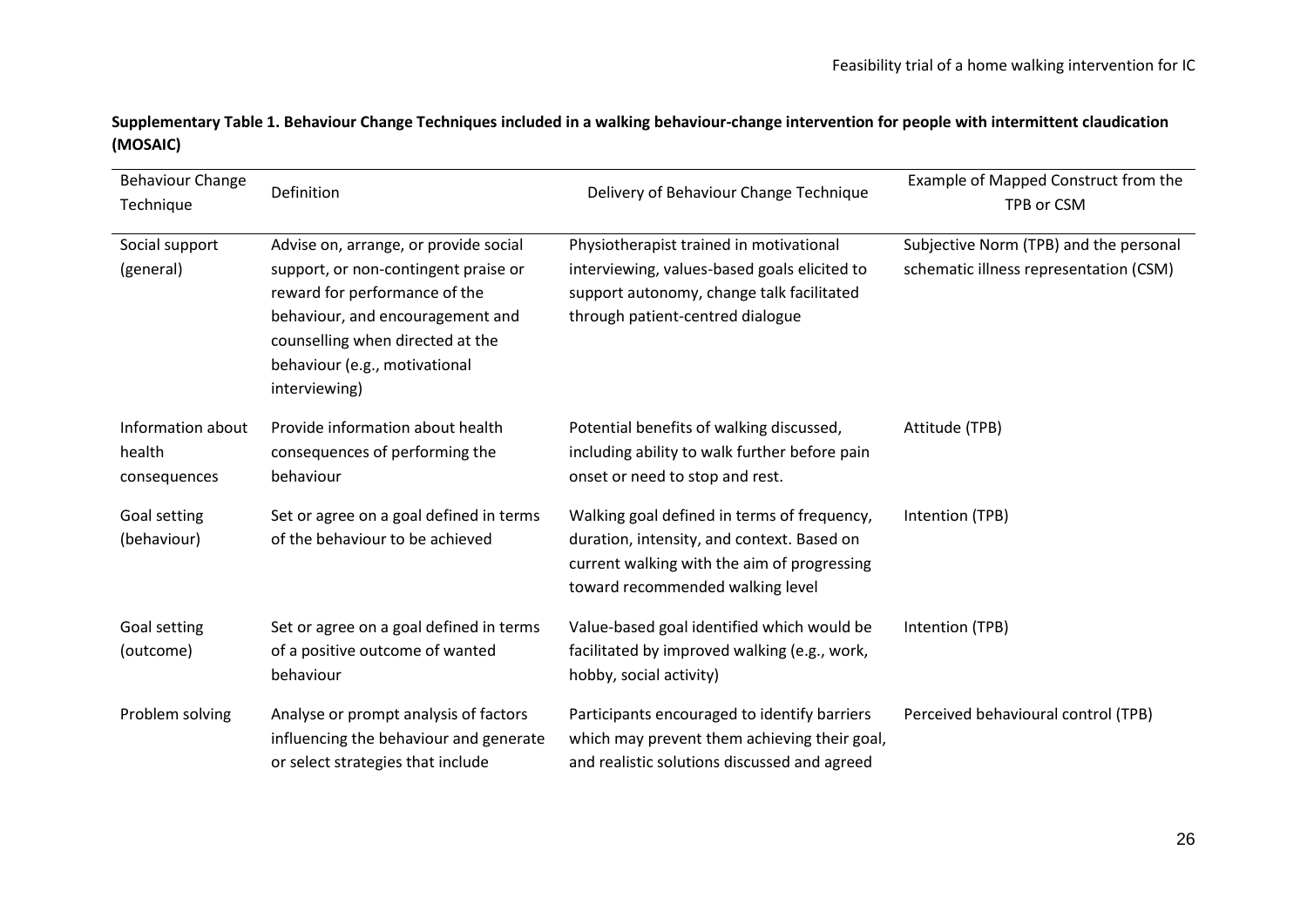|                                 | overcoming barriers and / or increasing<br>facilitators                                                                           |                                                                                                                                           |                                                                            |
|---------------------------------|-----------------------------------------------------------------------------------------------------------------------------------|-------------------------------------------------------------------------------------------------------------------------------------------|----------------------------------------------------------------------------|
| Action planning                 | Prompt detailed planning of behaviour<br>performance, including at least one of:<br>context, frequency, duration, or<br>intensity | Action plan worksheet completed, recording<br>details of the context, frequency, duration<br>and intensity of walking goal                | Intention-Behaviour Translation (TPB)                                      |
| Self-monitoring of<br>behaviour | Establish a method for the person to<br>monitor or record their behaviour as<br>part of a behaviour-change strategy               | Physiotherapist discussed methods to<br>monitor daily walking (e.g., wearing a watch,<br>or using landmarks to note distance<br>achieved) | Self-Regulation (CSM) and Intention-<br><b>Behaviour Translation (TPB)</b> |
| Review<br>behavioural goals     | Review behavioural goals jointly and<br>consider modifying goal or behaviour-<br>change strategy in light of achievement          | Walking discussed relative to goals and<br>revised as appropriate to be more achievable<br>or challenging                                 | Self-Regulation (CSM) and Intention-<br><b>Behaviour Translation (TPB)</b> |
| Review outcome<br>goals         | Review outcome goals jointly and<br>consider modifying goals in light of<br>achievement                                           | Value-based goal considered relative to<br>walking and revised if no longer salient                                                       | Self-Regulation (CSM) and Intention-<br><b>Behaviour Translation (TPB)</b> |
| Feedback on<br>behaviour        | Monitor and provide informative or<br>evaluative feedback on performance of<br>the behaviour                                      | Walking completed by participant is<br>discussed considering individual goals are<br>recommended walking treatment for IC                 | Self-Regulation (CSM) and Intention-<br><b>Behaviour Translation (TPB)</b> |

CSM, Common Sense Model of Illness Representations; TPB, Theory of Planned Behaviour.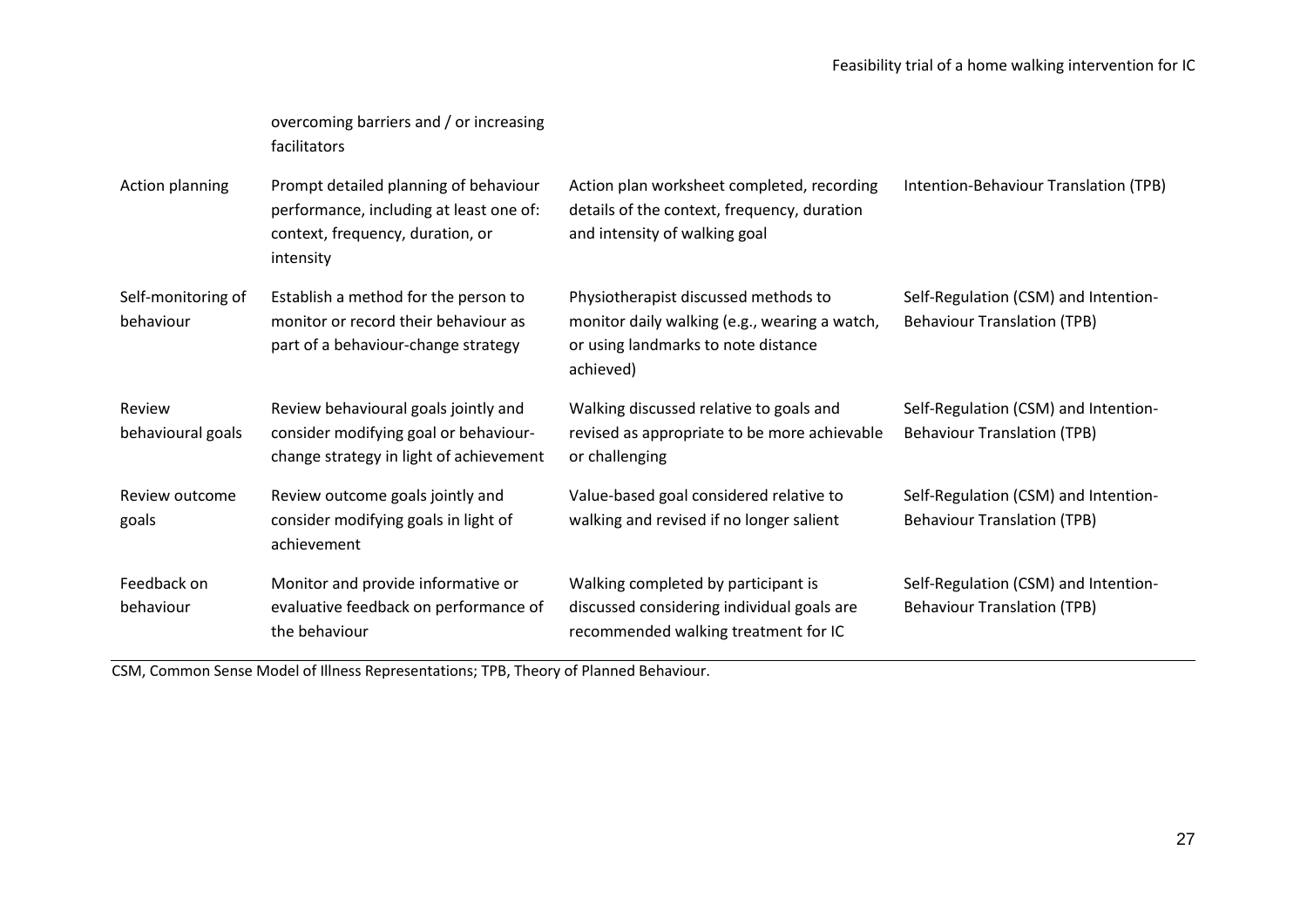|                                           |               | Treatment group |                      | <b>TWEE EFITTERS</b> CRAFTS TO THE BUSCHILLE WITH COLLEGEROLD BECHEELT CRAFTS. SCOTES OF BULLETIC POPPLES ONCORRENT WORK | Attention-control group |                      |
|-------------------------------------------|---------------|-----------------|----------------------|--------------------------------------------------------------------------------------------------------------------------|-------------------------|----------------------|
| Variable                                  | Change, mean  | 6MWD, r         | Daily walking        | Change, mean (SD)                                                                                                        | 6MWD, r                 | Daily walking        |
|                                           | (SD)          | $(n=7-12)$      | activity, $r(n=5-6)$ |                                                                                                                          | $(n=8-10)$              | activity, $r(n=5-7)$ |
| <b>Theory of Planned Behaviour</b>        |               |                 |                      |                                                                                                                          |                         |                      |
| Questionnaire                             |               |                 |                      |                                                                                                                          |                         |                      |
| Attitude                                  | 1.50(5.92)    | 0.52            | 0.60                 | $-1.11(5.23)$                                                                                                            | 0.32                    | 0.02                 |
| Subjective norm                           | 0.33(5.57)    | 0.15            | 0.60                 | 3.11(5.41)                                                                                                               | 0.33                    | $-0.69$              |
| Perceived behavioural control             | 1.58(6.05)    | 0.06            | 0.57                 | 3.75(7.17)                                                                                                               | 0.63                    | $-0.33$              |
| Intention                                 | 0.83(3.56)    | 0.11            | 0.71                 | 2.33(3.97)                                                                                                               | $-0.10$                 | $-0.75$              |
| <b>Revised Illness Perceptions</b>        |               |                 |                      |                                                                                                                          |                         |                      |
| <b>Questionnaire</b>                      |               |                 |                      |                                                                                                                          |                         |                      |
| Identity <sup>a</sup>                     | 0.00(1.91)    | 0.32            | 0.02                 | 1.20(2.44)                                                                                                               | $-0.31$                 | $-0.27$              |
| Acute timeline <sup>a</sup>               | $-0.83(2.64)$ | 0.02            | 0.01                 | $-0.40(3.34)$                                                                                                            | $-0.19$                 | 0.45                 |
| Cyclical timeline <sup>a</sup>            | 0.00(2.48)    | $-0.02$         | 0.99                 | 1.30(2.16)                                                                                                               | 0.18                    | $-0.74$              |
| <b>Treatment control</b>                  | 1.16(3.24)    | 0.05            | 0.80                 | $-0.60(2.99)$                                                                                                            | $-0.33$                 | $-0.46$              |
| Personal control                          | $-0.08(2.35)$ | 0.50            | 0.82                 | 0.40(5.17)                                                                                                               | 0.20                    | $-0.10$              |
| Coherence                                 | 1.17(3.10)    | $-0.07$         | 0.56                 | $-0.40(3.20)$                                                                                                            | $-0.24$                 | 0.24                 |
| Consequences <sup>a</sup>                 | $-2.25(3.22)$ | $-0.12$         | 0.27                 | $-1.20(1.69)$                                                                                                            | $-0.72$                 | 0.06                 |
| Psychological attributions                | $-1.75(3.33)$ | 0.20            | 0.69                 | 1.40(4.25)                                                                                                               | $-0.08$                 | 0.14                 |
| Risk factor attributions                  | $-0.67(2.06)$ | 0.48            | 0.40                 | 0.33(3.08)                                                                                                               | $-0.01$                 | 0.64                 |
| Immunity attributions <sup>a</sup>        | $-0.42(1.51)$ | 0.36            | 0.81                 | 1.20(1.35)                                                                                                               | $-0.12$                 | $-0.06$              |
| Accident/chance attributions <sup>a</sup> | 0.33(0.78)    | 0.21            | 0.01                 | 0.10(1.20)                                                                                                               | $-0.21$                 | 0.32                 |
| Emotion <sup><math>a</math></sup>         | $-1.17(2.25)$ | 0.02            | $-0.08$              | 1.50(4.99)                                                                                                               | 0.49                    | $-0.35$              |
| <b>Self-Regulatory Processes</b>          |               |                 |                      |                                                                                                                          |                         |                      |
| Action planning <sup>b</sup>              | 13.56 (2.55)  | $-0.22$         | 0.16                 | 11.7 (4.29)                                                                                                              | 0.28                    | 0.44                 |
| Action control <sup>b</sup>               | 19.00 (2.44)  | 0.31            | $NA^c$               | 16.7(4.64)                                                                                                               | 0.14                    | 0.87                 |
| Barrier self-efficacy                     | 2.00(8.27)    | 0.71            | 0.94                 | 7.70 (18.02)                                                                                                             | 0.47                    | $-0.10$              |
| MOS Short Form-12v2                       |               |                 |                      |                                                                                                                          |                         |                      |
| Mental component summary                  |               |                 |                      |                                                                                                                          |                         |                      |
| score                                     | 2.76(3.56)    | 0.07            | $-0.06$              | $-2.07(7.90)$                                                                                                            | 0.32                    | 0.05                 |
| Physical component summary                |               |                 |                      |                                                                                                                          |                         |                      |
| score                                     | 1.16(5.09)    | 0.32            | 0.69                 | 6.70(7.00)                                                                                                               | 0.05                    | $-0.26$              |
| <b>Baltimore Activity Scale for</b>       |               | $0.67*$         | 0.47                 |                                                                                                                          | $-0.60$                 | 0.04                 |
| <b>Intermittent Claudication</b>          | 1.08(1.24)    |                 |                      | 0.60(1.89)                                                                                                               |                         |                      |

**Supplementary Table 2.** Mean change from baseline and correlations between change scores of patient reported outcomes and walking outcomes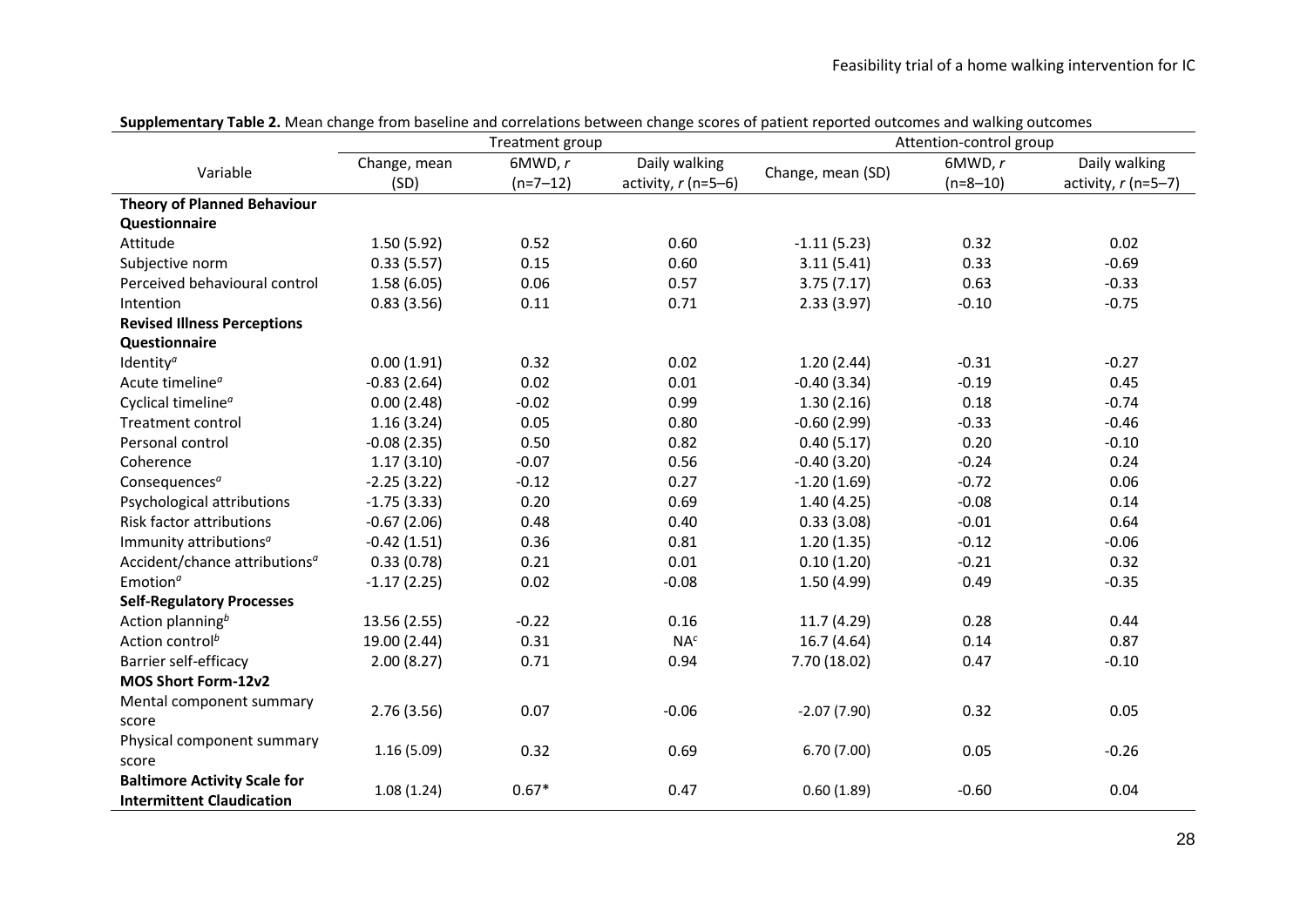Outcomes were assessed at baseline and 16-week follow-up. Valid data (casewise) reflecting associations with 6-Minute Walk Distance (6MWD) were available for n=7–12 (treatment) and n=8–10 (attention-control). Valid data (casewise) reflecting associations with daily walking activity were available for n=5–6 (treatment) and n=5–7 (attention-control). <sup>*a*</sup>A decreased score denotes improvement. <sup>b</sup>Action planning and action control reflect absolute scores at post-intervention assessment. *<sup>c</sup>*Degrees of freedom insufficient to run the analysis (n=2). \*p<0.05.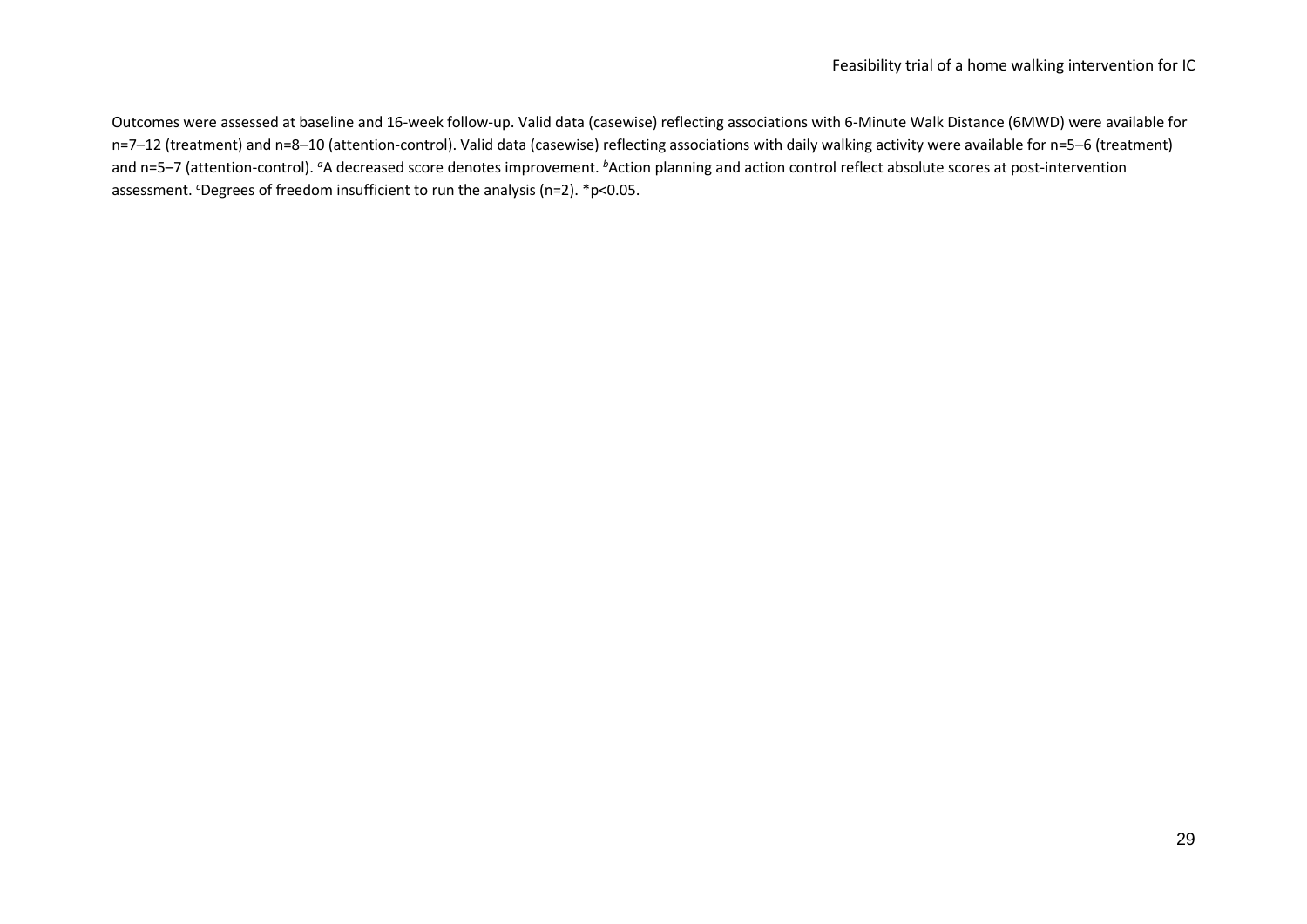**Supplementary Table 3.** Themes identified from semi-structured interviews with 12 patients with IC and a physiotherapist who participated in the MOSAIC feasibility trial

| Theme                                                            | Description                                                                                                        | Examples from participants with intermittent<br>claudication                                                                                                                                                                                                                                                                                                                                                                                        | Examples from a physiotherapist                                                                                                                                                                                                                                                                                                                |
|------------------------------------------------------------------|--------------------------------------------------------------------------------------------------------------------|-----------------------------------------------------------------------------------------------------------------------------------------------------------------------------------------------------------------------------------------------------------------------------------------------------------------------------------------------------------------------------------------------------------------------------------------------------|------------------------------------------------------------------------------------------------------------------------------------------------------------------------------------------------------------------------------------------------------------------------------------------------------------------------------------------------|
| Acceptability of the<br>research process and<br>protocol         | Participant experiences of<br>assessments and appointments,<br>and suggestions for improving<br>the study conduct  | • Participants had limited expectations of<br>the study, and expressed uncertainty.<br>This was alleviated upon taking part<br>Despite uncertainty, positive experiences<br>$\bullet$<br>were reported overall<br>Walking and questionnaire assessments<br>$\bullet$<br>were relevant and appropriate, and<br>enabled reflection on their condition<br>• Pedometers were comfortable, non-<br>intrusive, and sometimes used for self-<br>monitoring |                                                                                                                                                                                                                                                                                                                                                |
| Acceptability of MOSAIC<br>and attention-control<br>intervention | Format and content of the<br>interventions, including mode of<br>delivery, information provision,<br>and materials | • Participants appreciated home visits and<br>supportive telephone calls, although<br>some would opt for hospital visits<br>Ample time with the physiotherapist was<br>$\bullet$<br>central to the experience and therapeutic<br>relationship<br>• Positive and useful information and<br>support gained from interventions,<br>although benefits may be gained from<br>delivery earlier in diagnosis                                               | Home delivery facilitated a patient-<br>centred and collaborative approach<br>Booster telephone calls may be<br>$\bullet$<br>enhanced with additional structure<br>Intervention was sufficiently flexible to<br>tailor for participants at various stages<br>of motivation, and challenges in the<br>goal setting process could be<br>overcome |
| Perceived expectations and<br>outcomes of the treatment          | Participant expectations prior to<br>the study commencing, and                                                     | Reports of improved psychological and<br>emotional wellbeing and uptake of<br>healthy behaviours                                                                                                                                                                                                                                                                                                                                                    |                                                                                                                                                                                                                                                                                                                                                |